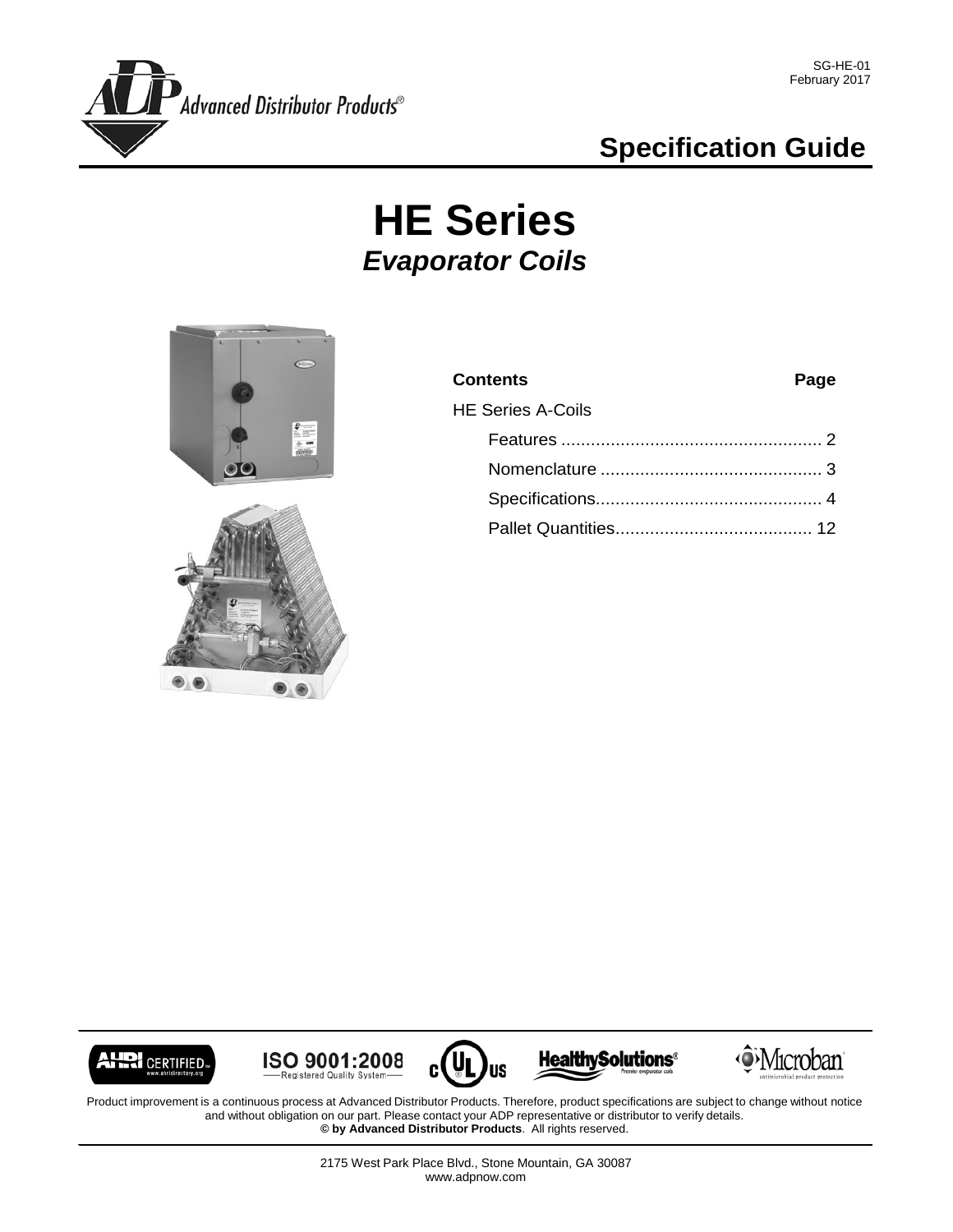## *HE Series – Product Features*

- High efficiency lanced fin design
- "No-hassle" 5 year warranty.
- R-22, R-410A, AC & Heat Pump compatible.
- All coils have durable packaging with bar coded labels on the box.
- Threaded expansion valves available factory installed or as a field installed kit.
- Coils are air pressure tested at 500 psi, leak tested with helium, sealed with rubber plugs, then charged with dry air.
- Piston options include externally accessible body for easy piston change out and/or TXV installation.
- Microban<sup>®</sup> antimicrobial additive to inhibit the growth of mold and mildew in the drain pan.
- UV resistant drain pans are molded of high temperature (450 deg. F) engineered polymer.
- Dual 3/4" FPT condensate drains on front-left and front-right side of drain pans.
- Patented HydroTEC™ low water retention drain pan.
- Copper refrigerant connections for easy brazing on both copper and aluminum slab models.
- Intertek lab tested 1% or less cabinet air leakage for better efficiency.
- Cased coil cabinets are fully lined with 5/8" foil faced insulation.
- Optional painted or embossed galvanized steel cabinets.
- Short cabinet with easy access.
- Non-captive refrigerant lines with long stubs make for easy installation.
- Enhanced refrigerant pipe grommets: secure, tight, and easy to install.
- Copper distributor tube assembly provides brass to brass threads for trouble-free service of TXV.
- Expansion valve with improved temperature sensing:
	- 1.) Mounted inside cabinet to prevent external sweating
	- 2.) Bulb clamped standard factory installed
- All multi-position coils are upflow, downflow, and left or right airflow capable.
- Cabinet insulation hold down tabs for easy drain pan removal.
- Interlocking doors reduce air leakage and allow for easy access.
- Foam drain seal for reduced air leakage.
- All multi-position coils are field convertible from horizontal right-to-left airflow and horizontal left-to-right airflow.
- Suction line refrigerant connections are 3/4" ODF (A-Coil 18-36 size models) or 7/8" ODF (A-Coil 42-60 size models)
- Suction line refrigerant connections are 1.125" on slab numbers E43, E46, E56, and E65 for size 42 models and higher.
- Corrosion resistant coil header plates.
- All A-Coils are upflow or downflow capable.

WARNING—Face velocity above 350 ft/min. is not recommended for downflow or counterflow applications due to potential water blow-off.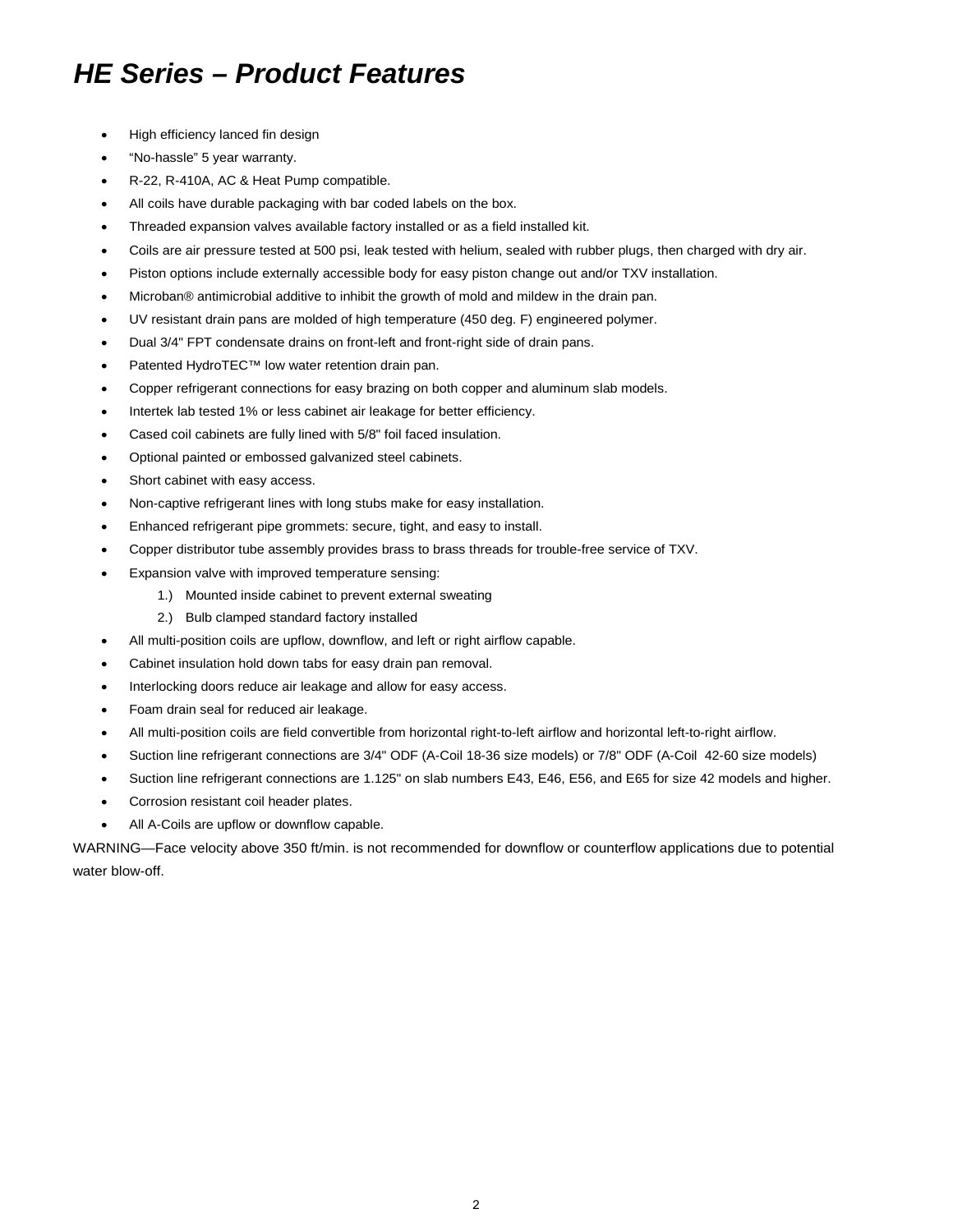### *HE Series – Nomenclature*

dimensions.

|                                                                                                                       | н           | G30 | 2 | 24 | D | 145   | в              | 12 | 05                         |                               | <b>AP</b>                                           |
|-----------------------------------------------------------------------------------------------------------------------|-------------|-----|---|----|---|-------|----------------|----|----------------------------|-------------------------------|-----------------------------------------------------|
| <b>Cabinet Color</b>                                                                                                  |             |     |   |    |   |       |                |    |                            |                               | Piston Size <sup>[3]</sup>                          |
|                                                                                                                       |             |     |   |    |   |       |                |    |                            |                               |                                                     |
| $H =$ Embossed                                                                                                        |             |     |   |    |   |       |                |    |                            |                               | $AP = TXV$ access port $^{[4]}$                     |
| $A =$ Armstrong                                                                                                       |             |     |   |    |   |       |                |    |                            |                               | <b>MBTUH</b><br>$R-22$<br><b>R-410A</b>             |
| $D = Ducane/Aire-Flo$                                                                                                 |             |     |   |    |   |       |                |    |                            |                               | $12 =$<br>41<br>41                                  |
| $G = ICP$                                                                                                             |             |     |   |    |   |       |                |    |                            |                               | $18 =$<br>53<br>49                                  |
| $J = Goodman/Amana$                                                                                                   |             |     |   |    |   |       |                |    |                            |                               | $24 =$<br>59<br>53<br>$30 =$                        |
| $L =$ Lennox                                                                                                          |             |     |   |    |   |       |                |    |                            |                               | 67<br>59<br>$36 =$<br>73<br>67                      |
| $N =$ Nordyne<br>$P =$ Carrier/Bryant/Payne                                                                           |             |     |   |    |   |       |                |    |                            |                               | $42 =$<br>73<br>80                                  |
| $R = R$ heem/Ruud                                                                                                     |             |     |   |    |   |       |                |    |                            |                               | $48 =$<br>84<br>76                                  |
| $T = Trane/American Std.$                                                                                             |             |     |   |    |   |       |                |    |                            |                               | $60 =$<br>93<br>93                                  |
| $Y = \text{York/Luxaire/Coleman}$                                                                                     |             |     |   |    |   |       |                |    |                            |                               |                                                     |
|                                                                                                                       |             |     |   |    |   |       |                |    |                            |                               | Product Code <sup>[5]</sup>                         |
|                                                                                                                       |             |     |   |    |   |       |                |    |                            |                               |                                                     |
| <b>Slab Number</b>                                                                                                    |             |     |   |    |   |       |                |    |                            |                               | $00 =$ Right-hand uncased                           |
| $E \& A = Copper slab$<br>$G =$ Aluminum slab                                                                         |             |     |   |    |   |       |                |    |                            |                               | $01$ = Right-hand cased<br>$04$ = Left-hand uncased |
|                                                                                                                       |             |     |   |    |   |       |                |    |                            |                               | $05$ = Left-hand cased                              |
| Metering Device <sup>[1]</sup>                                                                                        |             |     |   |    |   |       |                |    |                            |                               | $20$ = Right-hand cased multi-position              |
| $1 =$ Piston (R-410A)                                                                                                 |             |     |   |    |   |       |                |    |                            |                               | $22$ = Left-hand cased multi-position               |
| $2 =$ Piston (R-22)                                                                                                   |             |     |   |    |   |       |                |    |                            |                               |                                                     |
| $6 =$ Non-bleed A/C TXV (R-410A)                                                                                      |             |     |   |    |   |       |                |    |                            | Cabinet Height <sup>[6]</sup> |                                                     |
| $7 = B$ leed HP-A/C TXV (R-410A)                                                                                      |             |     |   |    |   |       |                |    |                            | $00 =$ Uncased                |                                                     |
| $8 = B$ leed A/C TXV (R-410A)                                                                                         |             |     |   |    |   |       |                |    |                            | $12 = 12.5"$                  |                                                     |
| $9 =$ Non-bleed HP-A/C TXV (R-410A)                                                                                   |             |     |   |    |   |       |                |    |                            | $16 = 16.5"$                  |                                                     |
|                                                                                                                       |             |     |   |    |   |       |                |    |                            | $18 = 18.5"$                  | (up to 31.5")                                       |
| <b>Nominal MBTUH</b>                                                                                                  |             |     |   |    |   |       |                |    |                            |                               |                                                     |
|                                                                                                                       |             |     |   |    |   |       |                |    | <b>Cabinet Upper Notch</b> |                               |                                                     |
| Cabinet Depth <sup>[2]</sup>                                                                                          |             |     |   |    |   |       |                |    | $A =$ Uncased              |                               |                                                     |
| $A = Uncased$                                                                                                         | $D = 21.0"$ |     |   |    |   |       |                |    | $B = .75"$ (standard)      |                               |                                                     |
| $C = 20.5"$                                                                                                           | $E = 21.5"$ |     |   |    |   |       |                |    |                            |                               |                                                     |
| [1] 7 and 8 valve options available only for York family                                                              |             |     |   |    |   | Width |                |    |                            |                               |                                                     |
| products.                                                                                                             |             |     |   |    |   |       | Cased          |    |                            | Uncased                       |                                                     |
| [2] C-depth not available for aluminum slabs.                                                                         |             |     |   |    |   |       | $140 = 14"$    |    |                            | $130 = 13"$                   |                                                     |
| [3] Piston will always be sized to match the nominal BTU                                                              |             |     |   |    |   |       | $142 = 14.25"$ |    |                            | $140 = 14"$                   |                                                     |
| rating of the coil.                                                                                                   |             |     |   |    |   |       | $145 = 14.5"$  |    |                            | $155 = 15.5"$                 |                                                     |
| [4] TXV access port standard on factory installed TXVs;                                                               |             |     |   |    |   |       | $175 = 17.5$ " |    |                            | $170 = 17"$                   |                                                     |
| optional on piston models.                                                                                            |             |     |   |    |   |       | $210 = 21"$    |    |                            | $200 = 20"$                   |                                                     |
| [5] Refrigerant connections and exposed drain                                                                         |             |     |   |    |   |       | $245 = 24.5"$  |    |                            | $205 = 20.5$                  |                                                     |
| connections are both on the left or right side as indicated.<br>[6] Cabinet height not a selectable option, see cased |             |     |   |    |   |       | $255 = 25.5"$  |    |                            | $235 = 23.5"$                 |                                                     |
| dimensions                                                                                                            |             |     |   |    |   |       |                |    |                            | $251 = 25.1"$                 |                                                     |

3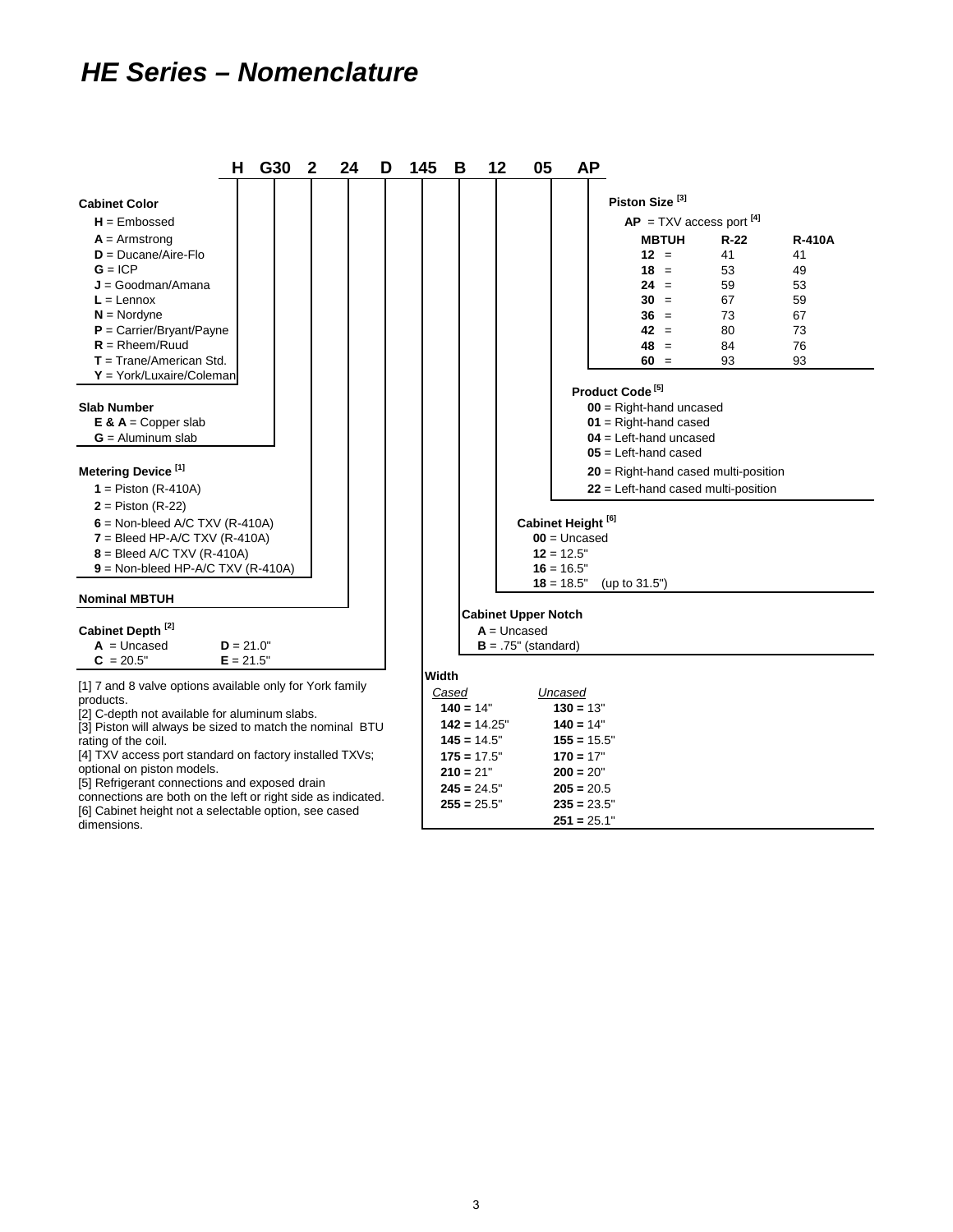## *HE Series – Cased Specifications*

#### $A = Width$

 $B = Depth$ 

 $C =$  Height (excluding  $3/4"$  top flange)

Supply Opening: (A - 1.5") x (B - 1.5") Return Opening: (A - 1.0") x (B - 0.5")



|  |  | [1] $E \& A = Copper slab$ ; $G =$ Aluminum slab. |
|--|--|---------------------------------------------------|
|  |  |                                                   |

|                     |                                |                                                      |                                                     | <b>Cased Dimensions</b> |                          |                                                                                                                 |
|---------------------|--------------------------------|------------------------------------------------------|-----------------------------------------------------|-------------------------|--------------------------|-----------------------------------------------------------------------------------------------------------------|
| Slab <sup>[1]</sup> | <b>Nominal</b><br><b>MBTUH</b> |                                                      | Width [A]                                           |                         | Height [C]               | <b>Notes</b>                                                                                                    |
| Number              |                                | Vertical                                             | Multi-Position                                      | Vert                    | Multi-<br>Pos            |                                                                                                                 |
| A08                 | 18<br>24                       | $14" - 17.5"$                                        | $14" - 17.5"$                                       | 12.5"                   | 16.5"                    | --                                                                                                              |
| A09                 | 18<br>24<br>30                 | $14" - 21.0"$                                        | $14" - 21.0"$                                       | 16.5"                   | 16.5"                    |                                                                                                                 |
| A10                 | 24<br>30                       | $14" - 21.0"$                                        | $14" - 21.0"$                                       | 16.5"                   | 16.5"                    |                                                                                                                 |
| A11                 | 36<br>36<br>42                 | 14.25" - 21.0"<br>$14.5" - 24.5"$<br>$17.5" - 24.5"$ | 14.5" - 21.0"<br>$14.5" - 24.5"$<br>$17.5" - 24.5"$ | 18.5"                   | 20.5"                    |                                                                                                                 |
| A12                 | 36<br>42                       | $14.\overline{5" - 24.5"$<br>$17.5" - 24.5"$         | 14.5" - 24.5"<br>17.5" - 24.5"                      | 20.5"                   | 20.5"                    |                                                                                                                 |
| A13                 | 48<br>36<br>42                 | 14.25" - 24.5"<br>$17.5" - 24.5"$                    | $14.5" - 24.5"$<br>$17.5" - 24.5"$                  | ** 25.5"                | ** 25.5"                 | ** 22.5" height available in H, R & T<br>colors.                                                                |
|                     | 48<br>36<br>42                 | 14.25" - 24.5"                                       | 14.5" - 24.5"                                       |                         |                          |                                                                                                                 |
| A14                 | 48<br>60                       | $17.5" - 24.5"$<br>21.0" - 24.5"                     | $17.5" - 24.5"$<br>$21.0" - 24.5"$                  | 25.5"                   | 25.5"                    |                                                                                                                 |
| A15                 | 36<br>42<br>48                 | ** 14.25" - 24.5"<br>** 17.5" - 24.5"                | ** 14.5" - 24.5"<br>** 17.5" - 24.5"                | ** 25.5"                | ** 25.5"                 | ** If cabinet width is 17" or less for<br>upflow or 17.25" for multi-position,<br>cabinet height must be 27.5". |
| A91                 | 60<br>42<br>48                 | 21.0" - 24.5"<br>25.5" - 24.5"                       | $21.0" - 24.5"$                                     | 25.5"                   | $\overline{\phantom{a}}$ | Not available in multi-position or "C"<br>Depth (20.5")                                                         |
| (E,G) 20            | 60<br>18<br>24                 | $14.5" - 17.5"$                                      | $14" - 21.0"$                                       | 12.5"                   | 16.5"                    | $\qquad \qquad -$                                                                                               |
| (E,G) 21            | 18<br>24<br>30                 | 14" - 17.5"                                          | $14" - 21.0"$                                       | ** 16.5"                | ** 16.5"                 | ** 16.5" height available in all colors.<br>** 14.5" height available in P color (D &<br>E depths only).        |
| $(E, G)$ 22         | 18<br>24<br>30                 | 14" - 24.5"                                          | 14" - 24.5"                                         | 16.5"                   | 16.5"                    |                                                                                                                 |
|                     | 36<br>24                       | 14" - 24.5"                                          | $14.5" - 24.5"$                                     |                         |                          |                                                                                                                 |
| $(E, G)$ 23         | 30<br>36<br>42                 | $14" - 17.5"$<br>14.25" - 24.5"<br>$17.5" - 24.5"$   | $14" - 24.5"$<br>14.5" - 24.5"<br>$17.5" - 24.5"$   | 18.5"                   | 20.5"                    |                                                                                                                 |
| (E,G) 24            | 36<br>42<br>48                 | 14.25" - 21.0"<br>$17.5" - 24.5"$                    | 14.5" - 21.0"<br>$17.5" - 24.5"$                    | 20.5"                   | 20.5"                    |                                                                                                                 |
| (E,G) 25            | 36<br>42                       | 14.25" - 21.0"                                       | $14.5" - 21.0"$                                     | ** 25.5"                | ** 25.5"                 | * 25.5" height available in all colors.<br>** 22.5" height avail in H, R & T colors.                            |
|                     | 48                             | 17.5" - 24.5"                                        | $17.5" - 24.5"$                                     |                         |                          | ** 21.5" height available in P color (D &<br>E depths only).                                                    |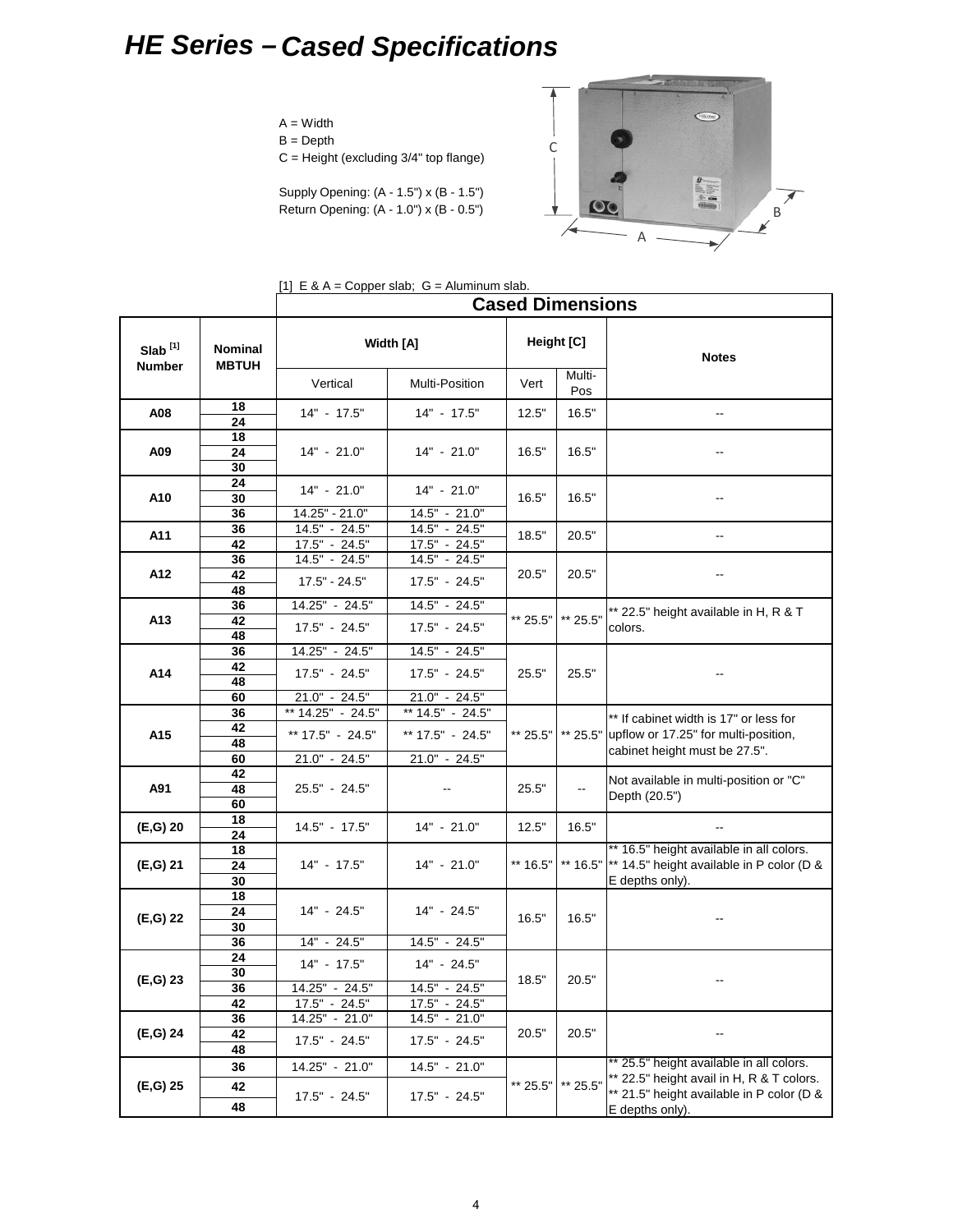## *HE Series – Uncased Specifications*

- $A = Width$
- B = Depth
- C = Height (excluding 3/4" top flange)



|  |  |  | [1] $E \& A = Copper slab$ ; $G =$ Aluminum slab. |
|--|--|--|---------------------------------------------------|
|  |  |  |                                                   |

|                  |                 |              | [2] Face velocity <b>above 350 ft/min</b> not recommended for downflow applications due to potential water blow-off. |                |                          |                |                          |                |                                            |                                            | <b>Uncased Dimensions and Airflow Data</b> |              |                |     |                    |                  | Weights |                  |                  |
|------------------|-----------------|--------------|----------------------------------------------------------------------------------------------------------------------|----------------|--------------------------|----------------|--------------------------|----------------|--------------------------------------------|--------------------------------------------|--------------------------------------------|--------------|----------------|-----|--------------------|------------------|---------|------------------|------------------|
|                  |                 |              |                                                                                                                      |                |                          |                |                          |                | Wet Coil Air Pressure Drop (inches W.C.)   |                                            |                                            |              |                |     |                    |                  |         |                  |                  |
| $S$ lab $^{[1]}$ | <b>Nominal</b>  | <b>CFM</b>   | Face<br>Vel. [2]                                                                                                     |                |                          |                |                          |                | by Drain Pan Width [A]                     |                                            |                                            | Pan<br>Depth | Coil<br>Height |     | <b>Copper Slab</b> |                  |         | <b>Alum Slab</b> |                  |
| <b>Number</b>    | <b>MBTUH</b>    |              | (fpm)                                                                                                                | 13"            | 14"                      | 15.5"          | 17"                      | 20"            | 20.5"                                      | 23.5'                                      | 25.12"                                     | [B]          | [C]            | Unc | Csd<br>Vert        | Csd<br><b>MP</b> | Unc     | Csd<br>Vert      | Csd<br><b>MP</b> |
| A08              | 18              | 600          | 270                                                                                                                  | .20            | .18                      | .15            |                          |                |                                            | $\qquad \qquad \blacksquare$               | ۰                                          | 19.5"        | 11"            | 21  | 27                 | 33               | 17      | 22               | 26               |
|                  | 24              | 800          | 360                                                                                                                  | .25            | .20                      | .18            | $\blacksquare$           |                |                                            | $\blacksquare$                             |                                            |              |                |     |                    |                  |         |                  |                  |
|                  | 18              | 600          | 224                                                                                                                  | .19            | .14                      | .11            | .09                      |                | $\overline{\phantom{a}}$                   | $\blacksquare$                             | $\overline{\phantom{a}}$                   |              |                |     |                    |                  |         |                  |                  |
| A09              | 24              | 800          | 299                                                                                                                  | .22            | .17                      | .13            | .12                      |                | $\blacksquare$                             | $\blacksquare$                             |                                            | 19.5"        | 13"            | 23  | 33                 | 37               | 18      | 26               | 30               |
|                  | 30              | 1000         | 375                                                                                                                  | .25            | .21                      | .17            | .16                      |                |                                            | $\blacksquare$                             |                                            |              |                |     |                    |                  |         |                  |                  |
|                  | 24              | 800          | 257                                                                                                                  | .17            | .13                      | .11            | .09                      | $\omega$       | $\blacksquare$                             | $\blacksquare$                             | $\blacksquare$                             |              |                |     |                    |                  |         |                  |                  |
| A10              | 30              | 1000         | 321                                                                                                                  | .23            | .17                      | .15            | .12                      |                | $\overline{\phantom{a}}$                   | $\blacksquare$                             | $\blacksquare$                             | 19.5"        | 15"            | 26  | 38                 | 44               | 21      | 30               | 35               |
|                  | 36              | 1200         | 386                                                                                                                  |                | .23                      | .21            | .19                      |                |                                            |                                            |                                            |              |                |     |                    |                  |         |                  |                  |
| A11              | 36              | 1200         | 337                                                                                                                  | $\Box$         | .22                      | .20            | .16                      | .15            | $\blacksquare$                             | $\overline{\phantom{a}}$                   | $\overline{\phantom{a}}$                   | 19.5"        | 17"            | 30  | 42                 | 48               | 24      | 34               | 38               |
|                  | 42              | 1400         | 393                                                                                                                  | $\blacksquare$ | $\blacksquare$           | .26            | .20                      | .19            |                                            | $\blacksquare$                             |                                            |              |                |     |                    |                  |         |                  |                  |
|                  | 36              | 1200         | 300                                                                                                                  | $\blacksquare$ | .21                      | .19            | .17                      | .09            |                                            | $\blacksquare$                             |                                            |              |                |     |                    |                  |         |                  |                  |
| A12              | 42              | 1400         | 350                                                                                                                  | $\blacksquare$ | $\Box$                   | .25            | .20                      | .16            | $\blacksquare$                             | $\blacksquare$                             | $\blacksquare$                             | 19.5"        | 19"            | 33  | 46                 | 52               | 26      | 37               | 42               |
|                  | 48              | 1600         | 400                                                                                                                  |                | $\blacksquare$           | $\blacksquare$ | .26                      | .22            | $\blacksquare$                             | $\blacksquare$                             | $\overline{\phantom{a}}$                   |              |                |     |                    |                  |         |                  |                  |
|                  | 36              | 1200         | 270                                                                                                                  | $\blacksquare$ | .19                      | .18            | .16                      | .12            | $\blacksquare$                             | $\blacksquare$                             | $\overline{\phantom{a}}$                   |              |                |     |                    |                  |         |                  |                  |
| A13              | 42              | 1400         | 315                                                                                                                  |                | $\blacksquare$           | .24            | .19                      | .17            | $\blacksquare$                             | $\blacksquare$                             |                                            | 19.5"        | 21.0"          | 36  | 50                 | 56               | 29      | 40               | 45               |
|                  | 48              | 1600         | 360                                                                                                                  |                | $\blacksquare$           | $\blacksquare$ | .24                      | .23            |                                            | $\blacksquare$                             | $\blacksquare$                             |              |                |     |                    |                  |         |                  |                  |
|                  | 36              | 1200         | 245                                                                                                                  | $\blacksquare$ | .18                      | .18            | .14                      | .06            | $\blacksquare$                             | $\blacksquare$                             | $\overline{\phantom{a}}$                   |              |                |     |                    |                  |         |                  |                  |
| A14              | 42              | 1400         | 286                                                                                                                  |                | $\blacksquare$           | .23            | .20                      | .16            | $\overline{\phantom{a}}$                   | $\overline{\phantom{a}}$                   | $\overline{\phantom{a}}$                   | 19.5"        | 23"            | 38  | 54                 | 60               | 30      | 43               | 48               |
|                  | 48              | 1600         | 327                                                                                                                  | $\blacksquare$ | $\blacksquare$           | $\blacksquare$ | .23                      | .19            |                                            | $\overline{\phantom{a}}$                   |                                            |              |                |     |                    |                  |         |                  |                  |
|                  | 60              | 2000         | 409                                                                                                                  |                | $\blacksquare$<br>.16    | $\blacksquare$ | .14                      | .24            | $\blacksquare$                             | $\blacksquare$                             | $\blacksquare$                             |              |                |     |                    |                  |         |                  |                  |
|                  | 36<br>42        | 1200<br>1400 | 225<br>262                                                                                                           |                | $\blacksquare$           | .18<br>.23     | .20                      | .06<br>.16     | $\blacksquare$                             | $\blacksquare$<br>$\blacksquare$           | $\blacksquare$                             |              |                |     |                    |                  |         |                  |                  |
| A15              | 48              | 1600         | 300                                                                                                                  | $\blacksquare$ | $\overline{\phantom{a}}$ | $\Box$         | .23                      | .19            |                                            |                                            |                                            | 19.5"        | 25"            | 42  | 58                 | 64               | 34      | 46               | 51               |
|                  | 60              | 2000         | 375                                                                                                                  | $\blacksquare$ | $\blacksquare$           | $\blacksquare$ | $\Delta$                 | .24            | $\blacksquare$<br>$\overline{\phantom{a}}$ | $\blacksquare$<br>$\overline{\phantom{a}}$ | $\blacksquare$                             |              |                |     |                    |                  |         |                  |                  |
|                  | 42              | 1400         | 200                                                                                                                  |                | $\blacksquare$           | $\blacksquare$ | $\overline{\phantom{a}}$ |                | $\blacksquare$                             | $\blacksquare$                             | 0.22                                       |              |                |     |                    |                  |         |                  |                  |
| A91              | 48              | 1600         | 229                                                                                                                  | $\Box$         | $\blacksquare$           | $\blacksquare$ | $\blacksquare$           | $\blacksquare$ | $\overline{\phantom{a}}$                   | $\blacksquare$                             | 0.26                                       | 20"          | 25"            | 54  | 70                 | 76               | 43      | 56               | 61               |
|                  | 60              | 2000         | 286                                                                                                                  |                | $\overline{\phantom{a}}$ |                | $\blacksquare$           |                | $\blacksquare$                             | $\blacksquare$                             | 0.36                                       |              |                |     |                    |                  |         |                  |                  |
|                  | 18              | 600          | 270                                                                                                                  | .21            | .19                      | .17            | $\blacksquare$           | $\blacksquare$ | ÷,                                         | $\blacksquare$                             |                                            |              |                |     |                    |                  |         |                  |                  |
| (E,G) 20         | 24              | 800          | 360                                                                                                                  | .26            | .24                      | .21            | $\blacksquare$           |                | $\blacksquare$                             | $\blacksquare$                             |                                            | 19.5"        | 11"            | 18  | 26                 | 31               | 14      | 21               | 25               |
|                  | 18              | 600          | 224                                                                                                                  | .20            | .18                      | .15            | .14                      |                |                                            | $\blacksquare$                             |                                            |              |                |     |                    |                  |         |                  |                  |
| (E,G) 21         | 24              | 800          | 299                                                                                                                  | .23            | .20                      | .18            | .17                      | $\blacksquare$ | $\blacksquare$                             | $\Box$                                     | $\blacksquare$                             | 19.5"        | 13"            | 20  | 30                 | 35               | 16      | 24               | 28               |
|                  | 30              | 1000         | 375                                                                                                                  | .27            | .25                      | .23            | .22                      |                |                                            | $\blacksquare$                             |                                            |              |                |     |                    |                  |         |                  |                  |
|                  | $\overline{18}$ | 600          | 193                                                                                                                  | .18            | .15                      | .12            | .11                      |                |                                            |                                            |                                            |              |                |     |                    |                  |         |                  |                  |
|                  | 24              | 800          | 257                                                                                                                  | .22            | .18                      | .15            | .14                      | $\blacksquare$ | $\overline{\phantom{a}}$                   | $\blacksquare$                             | $\blacksquare$                             |              |                |     |                    |                  |         |                  |                  |
| $(E,G)$ 22       | 30              | 1000         | 321                                                                                                                  | .28            | .22                      | .20            | .19                      | $\blacksquare$ | $\blacksquare$                             | $\blacksquare$                             | $\blacksquare$                             | 19.5"        | 15"            | 23  | 33                 | 38               | 18      | 26               | 30               |
|                  | 36              | 1200         | 386                                                                                                                  |                | .28                      | .25            | .24                      |                |                                            | $\overline{a}$                             |                                            |              |                |     |                    |                  |         |                  |                  |
|                  | 24              | 800          | 225                                                                                                                  | .21            | .16                      | .15            | .12                      | .11            | $\overline{\phantom{a}}$                   | $\blacksquare$                             | $\overline{\phantom{a}}$                   |              |                |     |                    |                  |         |                  |                  |
|                  | 30              | 1000         | 281                                                                                                                  | .26            | .21                      | .19            | .17                      | .15            |                                            | $\blacksquare$                             |                                            |              |                |     |                    |                  |         |                  |                  |
| (E,G) 23         | 36              | 1200         | 337                                                                                                                  | $\blacksquare$ | .27                      | .25            | .22                      | .20            | $\overline{\phantom{a}}$                   | $\blacksquare$                             |                                            | 19.5"        | 17"            | 26  | 38                 | 45               | 21      | 30               | 36               |
|                  | 42              | 1400         | 393                                                                                                                  | $\blacksquare$ | $\blacksquare$           | .31            | .27                      | .24            | $\overline{\phantom{a}}$                   | $\overline{\phantom{a}}$                   | $\blacksquare$                             |              |                |     |                    |                  |         |                  |                  |
|                  | 36              | 1200         | 300                                                                                                                  |                | .29                      | .25            | .20                      | .19            | $\overline{\phantom{a}}$                   | $\blacksquare$                             | $\overline{\phantom{a}}$                   |              |                |     |                    |                  |         |                  |                  |
| (E,G) 24         | 42              | 1400         | 350                                                                                                                  | $\blacksquare$ | $\blacksquare$           | .30            | .25                      | .21            | $\blacksquare$                             | $\blacksquare$                             | $\blacksquare$                             | 19.5"        | 19"            | 27  | 40                 | 47               | 22      | 32               | 38               |
|                  | 48              | 1600         | 400                                                                                                                  | $\blacksquare$ | $\blacksquare$           | $\blacksquare$ | .31                      | .29            | $\blacksquare$                             | $\overline{\phantom{a}}$                   |                                            |              |                |     |                    |                  |         |                  |                  |
|                  | 36              | 1200         | 270                                                                                                                  |                | .28                      | .26            | .19                      | .18            |                                            | $\qquad \qquad \blacksquare$               |                                            |              |                |     |                    |                  |         |                  |                  |
| $(E,G)$ 25       | 42              | 1400         | 315                                                                                                                  | $\blacksquare$ |                          | .29            | .24                      | .22            | $\blacksquare$                             | $\blacksquare$                             |                                            | 19.5"        | 21.0"          | 32  | 46                 | 54               | 26      | 37               | 43               |
|                  |                 |              |                                                                                                                      |                | $\overline{\phantom{a}}$ |                |                          |                |                                            |                                            | $\blacksquare$                             |              |                |     |                    |                  |         |                  |                  |
|                  | 48              | 1600         | 360                                                                                                                  | $\blacksquare$ | $\overline{\phantom{a}}$ | $\blacksquare$ | .29                      | .28            | $\overline{\phantom{a}}$                   | $\blacksquare$                             | $\blacksquare$                             |              |                |     |                    |                  |         |                  |                  |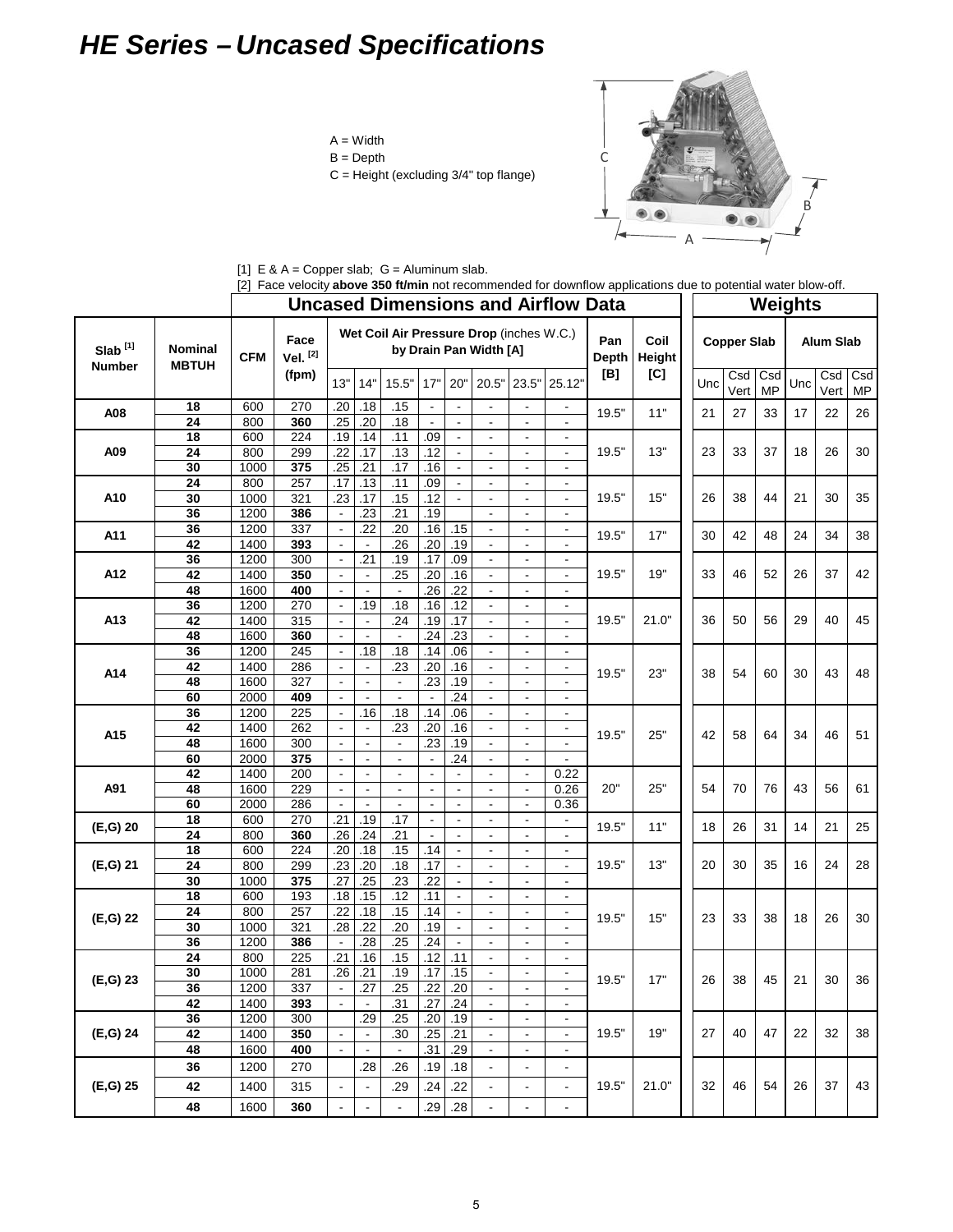#### [1]  $E \& A = Copper slab; G = Aluminum slab.$

|                                      |                         |                                   |                                     | <b>Cased Dimensions</b> |                 |                                                                                                          |
|--------------------------------------|-------------------------|-----------------------------------|-------------------------------------|-------------------------|-----------------|----------------------------------------------------------------------------------------------------------|
| Slab <sup>[1]</sup><br><b>Number</b> | Nominal<br><b>MBTUH</b> |                                   | Width [A]                           |                         | Height [C]      | <b>Notes</b>                                                                                             |
|                                      |                         | Vertical                          | Multi-Position                      | Vert                    | Multi-<br>Pos   |                                                                                                          |
| $(E,G)$ 26                           | 42<br>48                | 17.5" - 24.5"                     | 17.5" - 24.5"                       | ** 25.5"                |                 | ** 25.5" height available in all colors.<br>** 25.5"  ** 24.5" height available in P color (D &          |
|                                      | 60<br>42                | $21.0" - 24.5"$                   | 20.5" - 24.5"                       |                         |                 | E depths only).<br>** If cabinet width is 17" or less for                                                |
| (E,G) 27                             | 48                      | ** 17.5" - 24.5"                  | ** 17.5" - 24.5"                    | ** 25.5"                |                 | ** 25.5" upflow or 17.25" for multi-position,                                                            |
|                                      | 60<br>18                | 21.0" - 24.5"                     | 21.0" - 24.5"                       |                         |                 | cabinet height must be 27.5".                                                                            |
| $(E, G)$ 30                          | 24                      | $14" - 17.5"$                     | 14" - 17.75"                        | 12.5"                   | 16.5"           |                                                                                                          |
| (E,G) 31                             | 18<br>24<br>30          | 14" - 21.0"                       | 14" - 21.0"                         | ** 16.5"                | ** 16.5"        | ** 16.5" height available in all colors.<br>** 14.5" height available in P color (D &<br>E depths only). |
| (E,G) 32                             | 24<br>30                | $14" - 21.0"$                     | $14" - 21.0"$                       | 16.5"                   | 16.5"           |                                                                                                          |
|                                      | 36<br>18                | $14" - 21.0"$<br>$14" - 21.0"$    | 14.5" - 21.0"                       |                         |                 |                                                                                                          |
| (E,G) 7J                             | 24<br>30                |                                   | $14.5" - 21.0"$                     | 16.5"                   | 16.5            |                                                                                                          |
|                                      | 36<br>24                | 14.25" - 21.0"                    | 14.5" - 25.5"                       |                         |                 |                                                                                                          |
| (E,G) 33                             | 30<br>36                | 14" - 24.5"                       | 14.5" - 24.5"                       | 18.5"                   | 20.5"           |                                                                                                          |
| $(E,G)$ 8J                           | 24<br>30<br>36          | 14.25" - 25.5"                    | $14.5" - 25.5"$                     | 18.5"                   | 20.5            |                                                                                                          |
| (E,G) 34                             | 30<br>36                | 14.25" - 24.5"                    | 14.5" - 24.5"                       | 20.5"                   | 20.5"           |                                                                                                          |
|                                      | 42                      | 17.5" - 24.5"                     | 17.5" - 24.5"                       |                         |                 |                                                                                                          |
| $(E,G)$ 9J                           | 24<br>30                | $14" - 24.5"$                     | 14" - 24.5"                         | 20.5"                   | 20.5            |                                                                                                          |
|                                      | 36<br>42                | 14.25" - 24.5"<br>17.5" - 25.5"   | $14.5" - 24.5"$<br>17.5" - 25.5"    |                         |                 |                                                                                                          |
|                                      | 36                      | 14.25" - 24.5"                    | 14.5" - 24.5"                       |                         |                 | * 25.5" height available in all colors.<br>** 22.5" height avail in H, R, & T colors.                    |
| (E,G) 35                             | 42<br>48                | 17.5" - 24.5"                     | 17.5" - 24.5"                       | ** 25.5"                | ** 25.5"        | ** 21.5" height available in P color (D &<br>E depths only).                                             |
|                                      | 30<br>36                | 14.25" - 24.5"                    | $14.5" - 25.5"$                     |                         |                 | "** 25.5" height available in all colors.<br>22.5" height available in H, R, & T                         |
| $(E,G)$ 1K                           | 42<br>48                | $17.5" - 24.5"$                   | $17.5" - 25.5"$                     | **25.5"                 | $*25.5$         | 21.5" height available in P color<br>(D & E depth only).                                                 |
|                                      | 36                      | 14.25" - 24.5"                    | 14.5" - 24.5"                       |                         |                 | ** 25.5" height available in all colors.                                                                 |
| $(E,G)$ 36                           | 42<br>48                | 17.5" - 24.5"                     | 17.5" - 24.5"                       | ** 25.5"                |                 | ** 25.5"  ** 24.5" height available in P color (D &<br>E depths only).                                   |
|                                      | 60<br>36                | 21.0" - 24.5"<br>14.25" - 24.5"   | 21.0" - 24.5"<br>14.5" - 24.5"      |                         |                 |                                                                                                          |
| (E,G) 2K                             | 42<br>48                | $17.5" - 24.5"$                   | $17.5" - 24.5"$                     | **25.5"                 | $*25.5$         | **25.5" height available in all colors.<br>24.5" height available in P color<br>(D& E depths only)       |
|                                      | 60<br>36                | $21.0" - 24.5"$<br>** 14" - 24.5" | $21.0" - 24.5"$<br>** 14.5" - 24.5" |                         |                 |                                                                                                          |
| (E,G) 37                             | 42<br>48                | ** 17.5" - 24.5"                  | ** 17.5" - 24.5"                    | ** 25.5"                | ** 25.5"        | **If cabinet width is less than 17.5",<br>cabinet height will be 27.5".                                  |
|                                      | 60                      | $21.0" - 24.5"$                   | 21.0" - 24.5"                       |                         |                 |                                                                                                          |
| $(E,G)$ 3K                           | 36<br>42<br>48          | 14.25" - 24.5"<br>$17.5" - 24.5"$ | $14.5" - 25.5"$<br>17.5" - 25.5"    | **25.5"<br>25.5"        | **25.5<br>25.5" | **If cabinet width is less than 17.5",<br>cabinet height will be 27.5".                                  |
|                                      | 60                      | $21.0" - 24.5"$                   | $21.0" - 25.5"$                     |                         |                 |                                                                                                          |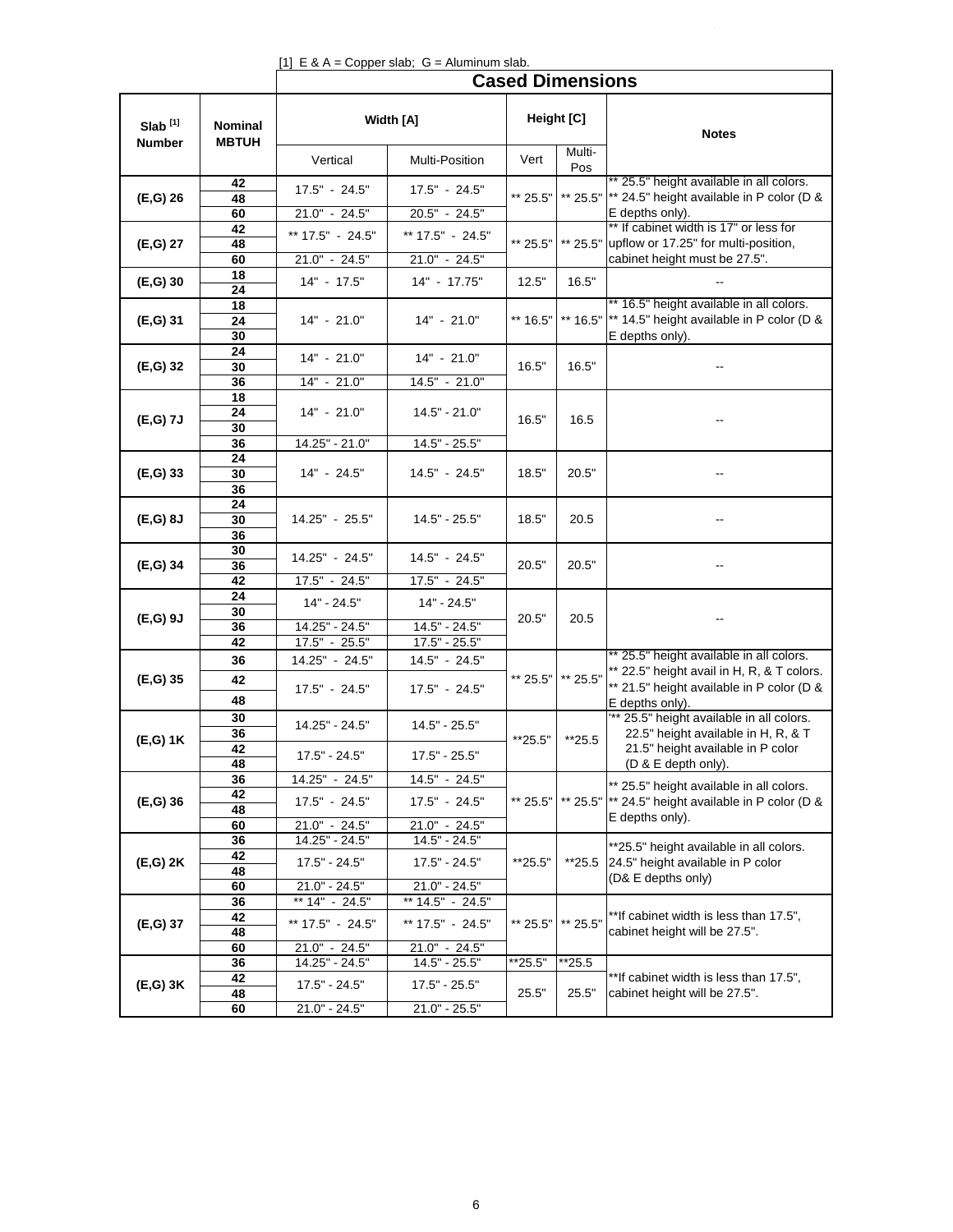[1]  $E \& A = Copper slab; G = Aluminum slab.$ 

| [2] Face velocity above 350 ft/min not recommended for downflow applications due to potential water blow-off. |
|---------------------------------------------------------------------------------------------------------------|
|---------------------------------------------------------------------------------------------------------------|

 $\mathcal{L}^{\mathcal{L}}$ 

|                     |                         |              | $\mu$ race velocity <b>above 550 Turnin</b> flot recommended for downlow applications due to potential water blow-on. |                                            |                          |                                          |                          |                |                                            |                                            | <b>Uncased Dimensions and Airflow Data</b>           |                     |                |     |                    |                  | Weights |                  |                  |
|---------------------|-------------------------|--------------|-----------------------------------------------------------------------------------------------------------------------|--------------------------------------------|--------------------------|------------------------------------------|--------------------------|----------------|--------------------------------------------|--------------------------------------------|------------------------------------------------------|---------------------|----------------|-----|--------------------|------------------|---------|------------------|------------------|
|                     |                         |              |                                                                                                                       |                                            |                          |                                          |                          |                |                                            |                                            |                                                      |                     |                |     |                    |                  |         |                  |                  |
| Slab <sup>[1]</sup> | Nominal<br><b>MBTUH</b> | <b>CFM</b>   | Face<br>Vel. [2]                                                                                                      |                                            |                          | Wet Coil Air Pressure Drop (inches W.C.) |                          |                | by Drain Pan Width [A]                     |                                            |                                                      | Pan<br><b>Depth</b> | Coil<br>Height |     | <b>Copper Slab</b> |                  |         | <b>Alum Slab</b> |                  |
| Number              |                         |              | (fpm)                                                                                                                 | 13"                                        | 14"                      | 15.5"                                    | 17"                      | 20"            | 20.5"                                      | 23.5"                                      | 25.12"                                               | [B]                 | [C]            | Unc | Csd<br>Vert        | Csd<br><b>MP</b> | Unc     | Csd<br>Vert      | Csd<br><b>MP</b> |
|                     | 42                      | 1400         | 286                                                                                                                   |                                            |                          | .29                                      | .26                      | .22            |                                            |                                            |                                                      |                     |                |     |                    |                  |         |                  |                  |
| (E,G) 26            | 48                      | 1600         | 327                                                                                                                   | $\omega$                                   | $\mathbb{Z}^2$           | $\blacksquare$                           | .29                      | .25            | $\blacksquare$                             | $\blacksquare$                             | $\blacksquare$                                       | 19.5"               | 23"            | 33  | 47                 | 54               | 26      | 38               | 43               |
|                     | 60                      | 2000         | 409                                                                                                                   |                                            |                          |                                          | $\overline{a}$           | .29            |                                            | ä,                                         |                                                      |                     |                |     |                    |                  |         |                  |                  |
|                     | 42                      | 1400         | 263                                                                                                                   |                                            |                          | .28                                      | .25                      | .21            |                                            | $\blacksquare$                             | $\overline{\phantom{a}}$                             | 19.5"               | 25"            | 36  | 52                 | 57               | 29      | 42               | 46               |
| (E,G) 27            | 48<br>60                | 1600<br>2000 | 300<br>375                                                                                                            | $\blacksquare$<br>$\blacksquare$           | $\blacksquare$           | $\blacksquare$<br>$\blacksquare$         | .28<br>$\blacksquare$    | .24<br>.29     | $\blacksquare$                             | $\blacksquare$<br>$\blacksquare$           | $\blacksquare$                                       |                     |                |     |                    |                  |         |                  |                  |
|                     | 18                      | 600          | 270                                                                                                                   | .28                                        | .26                      | .23                                      | $\blacksquare$           |                | $\blacksquare$                             | $\blacksquare$                             | $\blacksquare$                                       |                     |                |     |                    |                  |         |                  |                  |
| $(E, G)$ 30         | 24                      | 800          | 360                                                                                                                   | .30                                        | .28                      | .26                                      | $\blacksquare$           | $\blacksquare$ | $\overline{\phantom{a}}$                   | $\blacksquare$                             |                                                      | 19.5"               | 11"            | 22  | 29                 | 36               | 18      | 23               | 29               |
|                     | 18                      | 600          | 224                                                                                                                   | .27                                        | .22                      | .19                                      | .18                      | $\blacksquare$ |                                            | $\blacksquare$                             | $\blacksquare$                                       |                     |                |     |                    |                  |         |                  |                  |
| (E,G) 31            | 24                      | 800          | 299                                                                                                                   | .30                                        | .25                      | .21                                      | .20                      | $\blacksquare$ | $\blacksquare$                             | $\blacksquare$                             | $\blacksquare$                                       | 19.5"               | 13"            | 24  | 34                 | 38               | 19      | 27               | 30               |
|                     | 30                      | 1000         | 375                                                                                                                   | .30                                        | .29                      | .25                                      | .24                      |                |                                            | $\blacksquare$                             |                                                      |                     |                |     |                    |                  |         |                  |                  |
|                     | 24                      | 800          | 257                                                                                                                   | .25                                        | .21                      | .19                                      | .17                      |                |                                            |                                            |                                                      |                     |                |     |                    |                  |         |                  |                  |
| (E,G) 32            | 30<br>36                | 1000<br>1200 | 321<br>386                                                                                                            | .30                                        | .25<br>.30               | .23<br>.29                               | .20<br>.27               | $\blacksquare$ | $\blacksquare$                             | $\blacksquare$<br>$\blacksquare$           | $\blacksquare$                                       | 19.5"               | 15"            | 28  | 40                 | 46               | 22      | 32               | 37               |
|                     | 18                      | 600          | 193                                                                                                                   | .21                                        | .18                      | .17                                      | .14                      |                |                                            | $\overline{\phantom{a}}$                   |                                                      |                     |                |     |                    |                  |         |                  |                  |
|                     | 24                      | 800          | 257                                                                                                                   | .29                                        | .24                      | .22                                      | .19                      | $\omega$       | $\blacksquare$                             | $\blacksquare$                             | $\overline{\phantom{a}}$                             |                     |                |     |                    |                  |         |                  |                  |
| (E,G) 7J            | 30                      | 1000         | 321                                                                                                                   | .34                                        | .29                      | .26                                      | .23                      | $\blacksquare$ |                                            | $\blacksquare$                             | $\blacksquare$                                       | 19.5"               | 15"            | 28  | 40                 | 46               | 22      | 32               | 37               |
|                     | 36                      | 1200         | 386                                                                                                                   |                                            | .34                      | $\overline{.33}$                         | .31                      |                |                                            | $\blacksquare$                             |                                                      |                     |                |     |                    |                  |         |                  |                  |
|                     | 24                      | 800          | 225                                                                                                                   | .24                                        | .19                      | .18                                      | .17                      | .14            |                                            | $\overline{\phantom{a}}$                   | $\blacksquare$                                       |                     |                |     |                    |                  |         |                  |                  |
| $(E, G)$ 33         | 30                      | 1000         | 281                                                                                                                   | .29                                        | .24                      | .22                                      | .19                      | .15            | $\blacksquare$                             | $\blacksquare$                             | $\blacksquare$                                       | 19.5"               | 17"            | 32  | 44                 | 50               | 26      | 35               | 40               |
|                     | 36                      | 1200         | 337                                                                                                                   |                                            | .30                      | .28                                      | .24                      | .20            |                                            | $\blacksquare$                             |                                                      |                     |                |     |                    |                  |         |                  |                  |
| $(E,G)$ 8J          | 24<br>30                | 800<br>1000  | 225<br>281                                                                                                            | .27<br>.33                                 | .22<br>.27               | .21<br>.25                               | .19<br>.22               | .16<br>.17     |                                            | $\overline{\phantom{a}}$<br>$\blacksquare$ | $\overline{\phantom{a}}$<br>$\blacksquare$           | 19.5"               | 17"            | 32  | 44                 | 50               | 26      | 35               | 40               |
|                     | 36                      | 1200         | 337                                                                                                                   |                                            | .34                      | .32                                      | .27                      | .23            | $\blacksquare$                             | $\blacksquare$                             | $\blacksquare$                                       |                     |                |     |                    |                  |         |                  |                  |
|                     | 30                      | 1000         | 250                                                                                                                   | .27                                        | .22                      | .21                                      | .18                      | .13            |                                            | $\overline{\phantom{a}}$                   |                                                      |                     |                |     |                    |                  |         |                  |                  |
| (E,G) 34            | 36                      | 1200         | 300                                                                                                                   | $\Box$                                     | .29                      | .27                                      | .25                      | .17            |                                            | $\blacksquare$                             | $\blacksquare$                                       | 19.5"               | 19"            | 35  | 48                 | 56               | 28      | 38               | 45               |
|                     | 42                      | 1400         | 350                                                                                                                   | $\blacksquare$                             |                          | .30                                      | .28                      | .26            | $\blacksquare$                             | $\blacksquare$                             | $\blacksquare$                                       |                     |                |     |                    |                  |         |                  |                  |
|                     | 24                      | 800          | 200                                                                                                                   | .25                                        | .20                      | .18                                      | .15                      | .10            |                                            | $\blacksquare$                             | $\blacksquare$                                       |                     |                |     |                    |                  |         |                  |                  |
| $(E,G)$ 9J          | 30                      | 1000         | 250                                                                                                                   | .31                                        | .25                      | .24                                      | .21                      | .15            |                                            | $\blacksquare$                             | ۰                                                    | 19.5"               | 19"            | 35  | 48                 | 56               | 28      | 38               | 45               |
|                     | 36<br>42                | 1200<br>1400 | 300<br>350                                                                                                            | $\blacksquare$<br>$\blacksquare$           | .33<br>$\sim$            | .31<br>.34                               | .29<br>.32               | .19<br>.30     | $\blacksquare$                             | $\blacksquare$                             |                                                      |                     |                |     |                    |                  |         |                  |                  |
|                     | 36                      |              | 270                                                                                                                   |                                            | .27                      | .26                                      | .24                      | .20            |                                            |                                            | $\blacksquare$                                       |                     |                |     |                    |                  |         |                  |                  |
|                     |                         | 1200         |                                                                                                                       |                                            |                          |                                          |                          |                |                                            |                                            |                                                      |                     |                |     |                    |                  |         |                  |                  |
| (E,G) 35            | 42                      | 1400         | 315                                                                                                                   |                                            |                          | .30                                      | .27                      | .25            |                                            |                                            |                                                      | 19.5"               | 21.0"          | 39  | 53                 | 60               | 31      | 42               | 48               |
|                     | 48                      | 1600         | 360                                                                                                                   | $\blacksquare$                             |                          |                                          | .30                      | .30            |                                            | $\overline{\phantom{a}}$                   |                                                      |                     |                |     |                    |                  |         |                  |                  |
|                     | 30                      | 1000         | 225                                                                                                                   | .25                                        | .23                      | .21                                      | .10                      | .17            |                                            | $\blacksquare$                             | $\overline{\phantom{a}}$                             |                     |                |     |                    |                  |         |                  |                  |
| $(E,G)$ 1K          | 36                      | 1200         | 270                                                                                                                   | $\blacksquare$                             | .31                      | .30                                      | .27                      | .23            |                                            | ÷,                                         | $\blacksquare$                                       | 19.5"               | 21.0"          | 39  | 53                 | 60               | 31      | 42               | 48               |
|                     | 42                      | 1400         | 315                                                                                                                   | $\blacksquare$<br>$\overline{\phantom{a}}$ | $\overline{\phantom{a}}$ | .34                                      | .31                      | .29            | $\blacksquare$<br>$\blacksquare$           | $\blacksquare$<br>$\overline{\phantom{a}}$ | $\blacksquare$                                       |                     |                |     |                    |                  |         |                  |                  |
|                     | 48<br>36                | 1600<br>1200 | 360<br>245                                                                                                            | $\blacksquare$                             | .26                      | .26                                      | .34<br>.22               | .34<br>.14     | $\overline{\phantom{a}}$                   | $\overline{\phantom{a}}$                   | $\overline{\phantom{a}}$                             |                     |                |     |                    |                  |         |                  |                  |
|                     | 42                      | 1400         | 286                                                                                                                   | $\blacksquare$                             | $\overline{\phantom{a}}$ | .30                                      | .25                      | .24            | $\blacksquare$                             | $\blacksquare$                             | $\blacksquare$                                       |                     |                |     |                    |                  |         |                  |                  |
| $(E, G)$ 36         | 48                      | 1600         | 327                                                                                                                   | $\blacksquare$                             | $\overline{\phantom{a}}$ | $\blacksquare$                           | .28                      | .27            | $\blacksquare$                             | $\blacksquare$                             | $\overline{\phantom{a}}$                             | 19.5"               | 23"            | 41  | 57                 | 64               | 33      | 46               | 51               |
|                     | 60                      | 2000         | 409                                                                                                                   |                                            |                          | $\blacksquare$                           |                          | .30            | $\blacksquare$                             | $\blacksquare$                             | $\overline{\phantom{a}}$                             |                     |                |     |                    |                  |         |                  |                  |
|                     | 36                      | 1200         | 245                                                                                                                   | $\blacksquare$                             | .28                      | .28                                      | .24                      | .15            | $\blacksquare$                             | $\overline{\phantom{a}}$                   | $\overline{\phantom{a}}$                             |                     |                |     |                    |                  |         |                  |                  |
| (E,G) 2K            | 42                      | 1400         | 286                                                                                                                   | $\blacksquare$                             | $\blacksquare$           | .32                                      | .27                      | .26            | $\blacksquare$                             | $\blacksquare$                             | $\blacksquare$                                       | 19.5"               | 23"            | 41  | 57                 | 64               | 33      | 46               | 51               |
|                     | 48                      | 1600         | 327                                                                                                                   | $\blacksquare$                             | $\blacksquare$           | $\blacksquare$                           | .30                      | .29            | $\overline{\phantom{a}}$                   | $\blacksquare$                             | $\blacksquare$                                       |                     |                |     |                    |                  |         |                  |                  |
|                     | 60<br>36                | 2000<br>1200 | 409<br>225                                                                                                            | $\blacksquare$<br>$\blacksquare$           | .24                      | $\blacksquare$<br>.26                    | $\blacksquare$<br>.22    | .32<br>.14     | $\overline{\phantom{a}}$<br>$\blacksquare$ | $\blacksquare$<br>$\blacksquare$           | $\overline{\phantom{a}}$<br>$\overline{\phantom{a}}$ |                     |                |     |                    |                  |         |                  |                  |
|                     | 42                      | 1400         | 262                                                                                                                   | $\blacksquare$                             | $\blacksquare$           | .30                                      | .28                      | .24            | $\blacksquare$                             | $\blacksquare$                             | $\blacksquare$                                       |                     |                |     |                    |                  |         |                  |                  |
| (E,G) 37            | 48                      | 1600         | 300                                                                                                                   | $\blacksquare$                             | $\overline{\phantom{a}}$ | $\blacksquare$                           | .30                      | .27            | $\blacksquare$                             | $\blacksquare$                             | $\blacksquare$                                       | 19.5"               | 25"            | 45  | 61                 | 65               | 36      | 49               | 52               |
|                     | 60                      | 2000         | 375                                                                                                                   |                                            |                          |                                          |                          | .29            | $\blacksquare$                             | $\blacksquare$                             | $\overline{a}$                                       |                     |                |     |                    |                  |         |                  |                  |
|                     | 36                      | 1200         | 225                                                                                                                   | $\blacksquare$                             | .26                      | .28                                      | .24                      | .15            | $\blacksquare$                             | $\overline{\phantom{a}}$                   | $\blacksquare$                                       |                     |                |     |                    |                  |         |                  |                  |
| (E,G) 3K            | 42                      | 1400         | 262                                                                                                                   | $\blacksquare$                             | $\blacksquare$           | .32                                      | .30                      | .26            | $\blacksquare$                             | $\blacksquare$                             | $\blacksquare$                                       | 19.5"               | 25"            | 45  | 61                 | 65               | 36      | 49               | 52               |
|                     | 48                      | 1600         | 300                                                                                                                   |                                            | $\blacksquare$           | $\overline{\phantom{a}}$                 | .32                      | .29            | $\blacksquare$                             | $\overline{\phantom{a}}$                   | $\overline{\phantom{a}}$                             |                     |                |     |                    |                  |         |                  |                  |
|                     | 60                      | 2000         | 375                                                                                                                   | $\blacksquare$                             | $\blacksquare$           | $\blacksquare$                           | $\overline{\phantom{a}}$ | .31            | $\blacksquare$                             | $\blacksquare$                             | $\blacksquare$                                       |                     |                |     |                    |                  |         |                  |                  |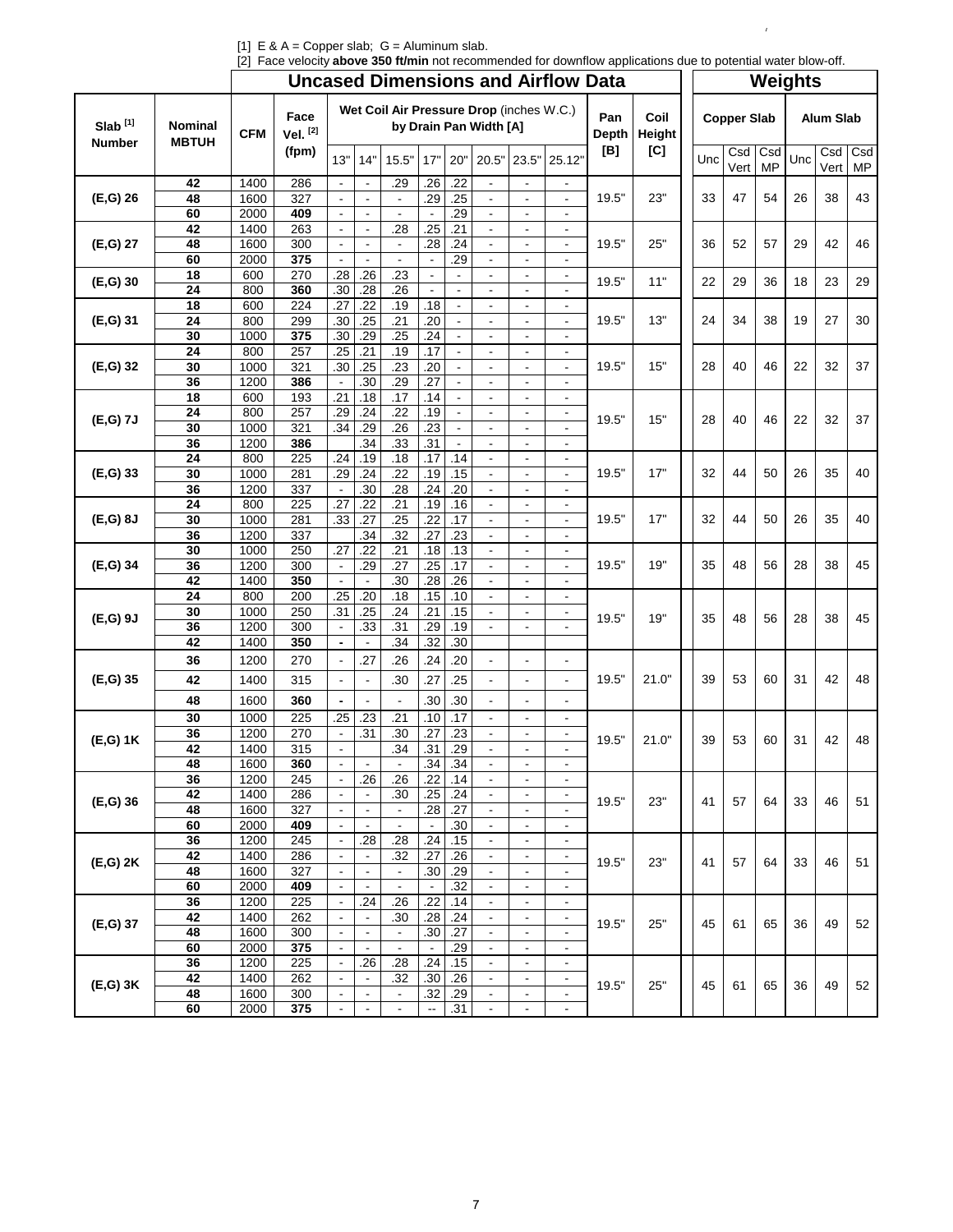|                                      |                                |                                    | [1] $E \& A = Copper slab$ ; $G = Aluminum slab$ . |                         |               |                                                                                                                    |
|--------------------------------------|--------------------------------|------------------------------------|----------------------------------------------------|-------------------------|---------------|--------------------------------------------------------------------------------------------------------------------|
|                                      |                                |                                    |                                                    | <b>Cased Dimensions</b> |               |                                                                                                                    |
| Slab <sup>[1]</sup><br><b>Number</b> | <b>Nominal</b><br><b>MBTUH</b> |                                    | Width [A]                                          |                         | Height [C]    | <b>Notes</b>                                                                                                       |
|                                      |                                | Vertical                           | Multi-Position                                     | Vert                    | Multi-<br>Pos |                                                                                                                    |
| (E,G) 41                             | 42<br>48<br>60                 | 25.5"                              |                                                    | 25.5"                   | ۰.            | Not available in multi-position.                                                                                   |
| (E,G) 43**                           | $** 36$<br>42<br>48<br>60      | 25.5"                              | --                                                 | 27.5"                   | ۰.            | Not available in multi-position.<br>** E43 3-ton not available with HP TXV.                                        |
| $(E,G)$ 46                           | 42<br>48<br>60                 | 24.5"                              |                                                    | 29.5"                   | ۰.            | Not available in multi-position.                                                                                   |
| (E,G) 47                             | 24<br>30<br>36                 | $17.5" - 21.0"$                    | $17.5" - 21.0"$                                    | 29.5"                   | 29.5"         |                                                                                                                    |
| (E,G) 48                             | 36<br>42<br>48                 | ** 14.25" - 24.5"<br>17.5" - 24.5" | ** 14.75" - 24.5"<br>17.5" - 24.5"                 | ** 27.5"                | ** 27.5"      | ** If cabinet width is 17" or less for<br>upflow or 17.25" for multi-position,                                     |
| (E,G) 49                             | 60<br>42<br>48                 | $21.0" - 24.5"$<br>21.0" - 24.5"   | $21.0" - 24.5"$<br>$21.0" - 24.5"$                 | 27.5"                   | 27.5"         | cabinet height must be 29.5".                                                                                      |
| $(E,G)$ 50                           | 60<br>42<br>48                 | $21.0" - 24.5"$                    | $21.0" - 24.5"$                                    | 27.5"                   | 27.5"         | --                                                                                                                 |
| (E,G) 51                             | 60<br>42<br>48                 | $21.0" - 24.5"$                    | 21.0" - 24.5"                                      | 31.5"                   | 31.5"         | --                                                                                                                 |
| (E,G) 52                             | 60<br>42<br>48                 | $21.0" - 24.5"$                    | $\overline{\phantom{a}}$                           | 31.5"                   | ۰.            | Not available in multi-position.                                                                                   |
|                                      | 60<br>18<br>24                 | 14.25" - 17.5"                     | $\overline{\phantom{a}}$                           |                         |               |                                                                                                                    |
| (E,G) 53                             | 30<br>36<br>42                 | 14.25" - 21.0"<br>17.5" - 24.5"    | --<br>--                                           | 31.5"                   | ۰.            | Not available in multi-position.                                                                                   |
| (E,G) 54                             | 48<br>42<br>48<br>60           | $21.0" - 24.5"$                    | $21.0" - 24.5"$                                    | ** 31.5"                |               | ** 31.5" height available in all colors.<br>** 31.5"  ** 29.5" height available in P color (D &<br>E depths only). |
| (E,G) 55                             | 42<br>48<br>60                 | $21.0" - 24.5"$                    | $21' - 24.5"$                                      | 31.5"                   | 31.5"         |                                                                                                                    |
| (E,G) 56                             | 42<br>48<br>60                 | 24.5"                              |                                                    | 27.5"                   | --            | Not available in multi-position.                                                                                   |
| (E,G) 57                             | $\overline{24}$<br>30<br>36    | 21.0" - 24.5"                      | $21.0" - 24.5"$                                    | 27.5"                   | 27.5"         |                                                                                                                    |
| (E,G) 65                             | 42<br>48<br>60                 | 24.5"                              |                                                    | 31.5"                   | --            | Not available in multi-position.                                                                                   |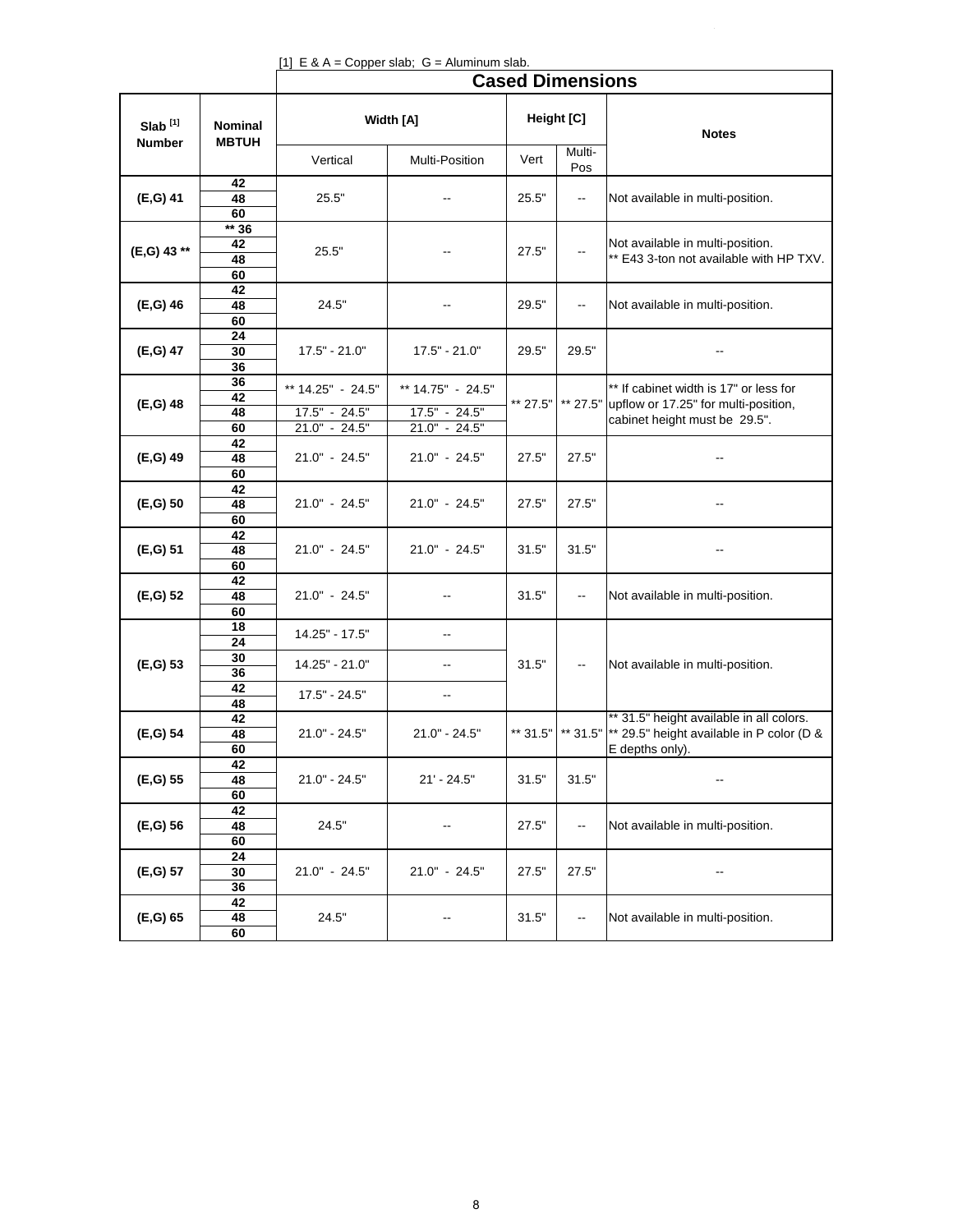|                     |                                |              |                  |                                  |                                  |                                            |                                            |                                  |                          |                                            | <b>Uncased Dimensions and Airflow Data</b> |                     |                |     |                    | <b>Weights</b>           |     |                  |                  |
|---------------------|--------------------------------|--------------|------------------|----------------------------------|----------------------------------|--------------------------------------------|--------------------------------------------|----------------------------------|--------------------------|--------------------------------------------|--------------------------------------------|---------------------|----------------|-----|--------------------|--------------------------|-----|------------------|------------------|
| Slab <sup>[1]</sup> | <b>Nominal</b><br><b>MBTUH</b> | <b>CFM</b>   | Face<br>Vel. [2] |                                  |                                  | Wet Coil Air Pressure Drop (inches W.C.)   |                                            |                                  | by Drain Pan Width [A]   |                                            |                                            | Pan<br><b>Depth</b> | Coil<br>Height |     | <b>Copper Slab</b> |                          |     | <b>Alum Slab</b> |                  |
| <b>Number</b>       |                                |              | (fpm)            | 13"                              | 14"                              | 15.5"                                      | 17"                                        | 20"                              | 20.5"                    | 23.5"                                      | 25.12"                                     | [B]                 | [C]            | Unc | Csd<br>Vert        | Csd<br><b>MP</b>         | Unc | Csd<br>Vert      | Csd<br><b>MP</b> |
|                     | 42                             | 1400         | 200              | $\blacksquare$                   | $\blacksquare$                   | $\blacksquare$                             | $\overline{\phantom{a}}$                   |                                  |                          | $\blacksquare$                             | .28                                        |                     |                |     |                    |                          |     |                  |                  |
| (E,G) 41            | 48                             | 1600         | 229              | $\blacksquare$                   | $\blacksquare$                   | $\blacksquare$                             | $\blacksquare$                             | $\blacksquare$                   | $\blacksquare$           | $\blacksquare$                             | .29                                        | 20"                 | 25"            | 58  | 75                 | 81                       | 46  | 60               | 65               |
|                     | 60                             | 2000         | 286              | $\blacksquare$                   | $\blacksquare$                   | $\blacksquare$                             | $\blacksquare$                             | $\blacksquare$                   | $\blacksquare$           | $\blacksquare$                             | $\overline{.30}$                           |                     |                |     |                    |                          |     |                  |                  |
|                     | $** 36$                        | 1200         | 158              | $\Box$                           | $\blacksquare$                   | $\blacksquare$                             | $\blacksquare$                             | $\blacksquare$                   | $\blacksquare$           | $\blacksquare$                             | .14                                        |                     |                |     |                    |                          |     |                  |                  |
| (E,G) 43**          | 42                             | 1400         | 185              | $\blacksquare$                   | $\blacksquare$                   | $\overline{\phantom{a}}$                   | $\overline{\phantom{a}}$                   | $\blacksquare$                   | $\blacksquare$           | $\blacksquare$                             | .18                                        | 20"                 | 27"            | 62  | 78                 | 84                       | 50  | 62               | 67               |
|                     | 48                             | 1600         | 211              | $\omega$                         | $\Box$                           | $\blacksquare$                             | $\blacksquare$                             | $\omega$                         | $\blacksquare$           | $\blacksquare$                             | $\overline{.23}$                           |                     |                |     |                    |                          |     |                  |                  |
|                     | 60                             | 2000         | 264              | $\blacksquare$                   |                                  | $\blacksquare$                             | $\blacksquare$                             |                                  | $\blacksquare$           | ÷,                                         | .33                                        |                     |                |     |                    |                          |     |                  |                  |
|                     | 42                             | 1400         | 183              |                                  | $\blacksquare$                   | $\overline{\phantom{a}}$                   | $\blacksquare$                             |                                  |                          | .19                                        | $\overline{\phantom{a}}$                   |                     |                |     |                    |                          |     |                  |                  |
| (E,G) 46            | 48                             | 1600         | 209              | $\omega$                         | $\overline{\phantom{a}}$         | $\Box$                                     | $\mathbb{Z}^2$                             | $\omega$                         | $\blacksquare$           | .24                                        | ä,                                         | 19.5"               | 29"            | 65  | 80                 | ۰.                       | 52  | 64               |                  |
|                     | 60                             | 2000         | 261              | $\blacksquare$                   | $\blacksquare$                   | $\blacksquare$                             | $\blacksquare$                             | $\blacksquare$                   | $\blacksquare$           | .34                                        | $\blacksquare$                             |                     |                |     |                    |                          |     |                  |                  |
|                     | $\overline{24}$                | 800          | 138              |                                  | $\blacksquare$                   | $\blacksquare$                             | .10                                        | $\blacksquare$                   | .08                      | $\overline{a}$                             | $\blacksquare$                             |                     |                |     |                    |                          |     |                  |                  |
| (E,G) 47            | 30                             | 1000         | 173              | $\Box$                           | $\blacksquare$                   | $\blacksquare$                             | .13                                        | $\blacksquare$                   | .12                      | $\blacksquare$                             | $\blacksquare$                             | 19.5"               | 27"            | 50  | 66                 | 72                       | 40  | 53               | 58               |
|                     | 36                             | 1200         | 208              | $\blacksquare$                   | $\blacksquare$                   | $\blacksquare$                             | .15                                        | $\blacksquare$                   | .16                      | $\blacksquare$                             | $\blacksquare$                             |                     |                |     |                    |                          |     |                  |                  |
|                     | 36                             | 1200         | 208              | $\blacksquare$                   | .27                              | .25                                        | .21                                        | .13                              |                          | $\overline{\phantom{a}}$                   | $\overline{\phantom{a}}$                   |                     |                |     |                    |                          |     |                  |                  |
| (E,G) 48            | 42                             | 1400         | 242              | $\blacksquare$                   | $\blacksquare$                   | .29                                        | .27                                        | .23                              | $\blacksquare$           | $\overline{\phantom{a}}$                   | $\overline{\phantom{a}}$                   | 19.5"               | 27"            | 44  | 60                 | 66                       | 35  | 48               | 53               |
|                     | 48                             | 1600         | 277              | $\blacksquare$                   | $\blacksquare$                   | $\blacksquare$                             | .29                                        | .26                              | $\blacksquare$           | $\blacksquare$                             | $\overline{\phantom{a}}$                   |                     |                |     |                    |                          |     |                  |                  |
|                     | 60                             | 2000         | 346              | $\blacksquare$                   | $\blacksquare$                   | $\blacksquare$                             | $\blacksquare$                             | .28                              | $\blacksquare$           | $\blacksquare$                             | $\blacksquare$                             |                     |                |     |                    |                          |     |                  |                  |
|                     | 42                             | 1400         | 263              | $\blacksquare$                   | $\blacksquare$                   | $\blacksquare$                             | $\blacksquare$                             | $\Box$                           | .28                      | $\blacksquare$                             | $\blacksquare$                             | 19.5"               | 25"            |     | 63                 |                          | 38  | 50               | 55               |
| (E,G) 49            | 48                             | 1600         | 300              | $\blacksquare$                   | $\blacksquare$                   | $\blacksquare$                             | $\blacksquare$                             | $\blacksquare$                   | .29                      | $\blacksquare$                             | $\blacksquare$                             |                     |                | 47  |                    | 69                       |     |                  |                  |
|                     | 60                             | 2000         | 375              | $\blacksquare$                   | $\blacksquare$                   | $\blacksquare$                             | $\blacksquare$                             | $\omega$                         | .32                      | $\blacksquare$                             | $\blacksquare$                             |                     |                |     |                    |                          |     |                  |                  |
| $(E.G)$ 50          | 42<br>48                       | 1400<br>1600 | 242<br>277       | $\blacksquare$                   | $\blacksquare$                   | $\blacksquare$                             | $\blacksquare$                             | $\blacksquare$                   | .27<br>.28               | $\blacksquare$                             | $\blacksquare$                             | 19.5"               | 27"            | 50  | 66                 | 72                       | 40  | 53               | 58               |
|                     | 60                             | 2000         | 346              | $\blacksquare$<br>$\blacksquare$ | $\blacksquare$<br>$\blacksquare$ | $\overline{\phantom{a}}$                   | $\overline{\phantom{a}}$<br>$\blacksquare$ | $\blacksquare$<br>$\blacksquare$ | .30                      | $\blacksquare$<br>$\overline{\phantom{a}}$ | $\overline{\phantom{a}}$                   |                     |                |     |                    |                          |     |                  |                  |
|                     | 42                             | 1400         | 225              | $\blacksquare$                   | $\blacksquare$                   | $\overline{\phantom{a}}$<br>$\blacksquare$ | $\blacksquare$                             | $\blacksquare$                   | .25                      | $\blacksquare$                             | $\blacksquare$<br>$\blacksquare$           |                     |                |     |                    |                          |     |                  |                  |
| (E,G) 51            | 48                             | 1600         | 257              | $\blacksquare$                   | $\blacksquare$                   | $\blacksquare$                             | $\blacksquare$                             |                                  | .27                      | $\blacksquare$                             | ÷,                                         | 19.5"               | 29"            | 55  | 73                 | 79                       | 44  | 58               | 63               |
|                     | 60                             | 2000         | 322              | $\blacksquare$                   | $\blacksquare$                   | $\blacksquare$                             | $\blacksquare$                             | $\blacksquare$                   | .29                      | $\blacksquare$                             | $\overline{\phantom{a}}$                   |                     |                |     |                    |                          |     |                  |                  |
|                     | 42                             | 1400         | 210              | $\blacksquare$                   | $\blacksquare$                   | $\blacksquare$                             | $\blacksquare$                             | $\blacksquare$                   | .18                      | $\blacksquare$                             | $\blacksquare$                             |                     |                |     |                    |                          |     |                  |                  |
| (E,G) 52            | 48                             | 1600         | 240              | $\blacksquare$                   | $\blacksquare$                   | $\blacksquare$                             | $\blacksquare$                             | $\blacksquare$                   | .22                      | $\blacksquare$                             | $\blacksquare$                             | 19.5"               | 31"            | 62  | 77                 | $\overline{\phantom{a}}$ | 50  | 62               |                  |
|                     | 60                             | 2000         | 300              | $\Box$                           | $\blacksquare$                   | $\blacksquare$                             | $\blacksquare$                             | $\blacksquare$                   | .32                      | ÷,                                         | $\overline{\phantom{a}}$                   |                     |                |     |                    |                          |     |                  |                  |
|                     | 18                             | 600          | 90               | $\blacksquare$                   | .07                              | $\blacksquare$                             | .06                                        | $\blacksquare$                   |                          | $\blacksquare$                             | $\blacksquare$                             |                     |                |     |                    |                          |     |                  |                  |
|                     | 24                             | 800          | 120              | $\omega$                         | .11                              | $\Box$                                     | .10                                        | $\omega$                         | $\blacksquare$           | $\blacksquare$                             | ÷.                                         |                     |                |     |                    |                          |     |                  |                  |
|                     | 30                             | 1000         | 150              |                                  | .15                              | $\blacksquare$                             | .14                                        | .14                              | $\blacksquare$           | $\blacksquare$                             | $\overline{\phantom{0}}$                   |                     |                |     |                    |                          |     |                  |                  |
| (E,G) 53            | 36                             | 1200         | 180              | $\blacksquare$                   | .20                              | $\blacksquare$                             | .19                                        | .18                              |                          | $\blacksquare$                             | $\blacksquare$                             | 19.5"               | 31"            | 50  | 62                 | $\overline{\phantom{a}}$ | 40  | 50               |                  |
|                     | 42                             | 1400         | 210              | $\blacksquare$                   | $\omega$                         | $\blacksquare$                             | .22                                        | .21                              | $\blacksquare$           | $\blacksquare$                             | $\blacksquare$                             |                     |                |     |                    |                          |     |                  |                  |
|                     | 48                             | 1600         | 240              | $\blacksquare$                   | $\blacksquare$                   | $\blacksquare$                             | .31                                        | .29                              |                          | $\blacksquare$                             | $\overline{\phantom{a}}$                   |                     |                |     |                    |                          |     |                  |                  |
|                     | 42                             | 1400         | 225              | $\blacksquare$                   | $\overline{\phantom{a}}$         | $\overline{\phantom{a}}$                   |                                            | .17                              | $\blacksquare$           | $\blacksquare$                             | $\overline{\phantom{a}}$                   |                     |                |     |                    |                          |     |                  |                  |
| (E,G) 54            | 48                             | 1600         | 257              | $\blacksquare$                   | $\blacksquare$                   | $\blacksquare$                             | $\blacksquare$                             | .21                              | $\blacksquare$           | $\overline{\phantom{a}}$                   | $\overline{\phantom{a}}$                   | 19.5"               | 29"            | 50  | 70                 | 75                       | 40  | 56               | 60               |
|                     | 60                             | 2000         | 322              | $\blacksquare$                   | $\blacksquare$                   | $\overline{\phantom{a}}$                   | $\blacksquare$                             | $\overline{30}$                  | $\blacksquare$           | $\overline{\phantom{a}}$                   | $\overline{\phantom{a}}$                   |                     |                |     |                    |                          |     |                  |                  |
|                     | 42                             | 1400         | 210              |                                  |                                  |                                            |                                            | .21                              |                          |                                            |                                            |                     |                |     |                    |                          |     |                  |                  |
| (E,G) 55            | 48                             | 1600         | 240              | $\overline{\phantom{a}}$         | $\blacksquare$                   | $\overline{\phantom{a}}$                   | $\overline{\phantom{a}}$                   | .29                              | $\blacksquare$           | $\overline{\phantom{a}}$                   | $\overline{\phantom{a}}$                   | 19.5"               | 31"            | 50  | 70                 | 75                       | 40  | 56               | 60               |
|                     | 60                             | 2000         | 300              | $\blacksquare$                   | $\blacksquare$                   | $\blacksquare$                             | $\overline{\phantom{a}}$                   | .35                              |                          | $\blacksquare$                             | $\blacksquare$                             |                     |                |     |                    |                          |     |                  |                  |
|                     | 42                             | 1400         | 197              | $\blacksquare$                   | $\overline{\phantom{a}}$         | $\overline{\phantom{a}}$                   | $\overline{\phantom{a}}$                   | $\blacksquare$                   | $\blacksquare$           | .21                                        | $\blacksquare$                             |                     |                |     |                    |                          |     |                  |                  |
| (E,G) 56            | 48                             | 1600         | 225              | $\blacksquare$                   | $\overline{\phantom{a}}$         | $\overline{\phantom{a}}$                   | $\overline{\phantom{a}}$                   | $\overline{\phantom{a}}$         | $\overline{\phantom{a}}$ | .26                                        | $\overline{\phantom{0}}$                   | 19.5"               | 27"            | 68  | 83                 | $\overline{\phantom{a}}$ | 54  | 66               | --               |
|                     | 60                             | 2000         | 281              | $\overline{\phantom{a}}$         |                                  | $\blacksquare$                             | $\overline{\phantom{a}}$                   |                                  |                          | .38                                        | $\overline{\phantom{a}}$                   |                     |                |     |                    |                          |     |                  |                  |
|                     | 24                             | 800          | 138              | $\blacksquare$                   | $\blacksquare$                   | $\overline{\phantom{a}}$                   | $\overline{\phantom{a}}$                   | $\blacksquare$                   | .08                      | $\blacksquare$                             | $\blacksquare$                             |                     |                |     |                    |                          |     |                  |                  |
| (E,G) 57            | 30                             | 1000         | 173              | $\blacksquare$                   | $\overline{\phantom{a}}$         | $\blacksquare$                             | $\overline{\phantom{a}}$                   | $\overline{\phantom{a}}$         | .12                      | $\blacksquare$                             | $\blacksquare$                             | 19.5"               | 27"            | 50  | 66                 | 72                       | 40  | 53               | 58               |
|                     | 36                             | 1200         | 208              | $\blacksquare$                   |                                  | $\blacksquare$                             |                                            | $\blacksquare$                   | .16                      | $\blacksquare$                             | $\blacksquare$                             |                     |                |     |                    |                          |     |                  |                  |
|                     | 42                             | 1400         | 171              | $\blacksquare$                   | $\overline{\phantom{a}}$         | $\overline{\phantom{a}}$                   | $\blacksquare$                             | $\blacksquare$                   | $\blacksquare$           | .13                                        | $\blacksquare$                             |                     |                |     |                    |                          |     |                  |                  |
| (E,G) 65            | 48                             | 1600         | 195              | $\blacksquare$                   | $\blacksquare$                   | $\blacksquare$                             | $\blacksquare$                             | $\blacksquare$                   | $\blacksquare$           | .16                                        | $\blacksquare$                             | 19.5"               | 31"            | 77  | 92                 | ۰.                       | 62  | 74               |                  |
|                     | 60                             | 2000         | 244              | $\blacksquare$                   | $\overline{\phantom{a}}$         | $\overline{\phantom{a}}$                   | $\blacksquare$                             | $\overline{\phantom{a}}$         | $\blacksquare$           | .23                                        | $\blacksquare$                             |                     |                |     |                    |                          |     |                  |                  |

[1] E & A = Copper slab; G = Aluminum slab. [2] Face velocity **above 350 ft/min** not recommended for downflow applications due to potential water blow-off.

 $\bar{I}$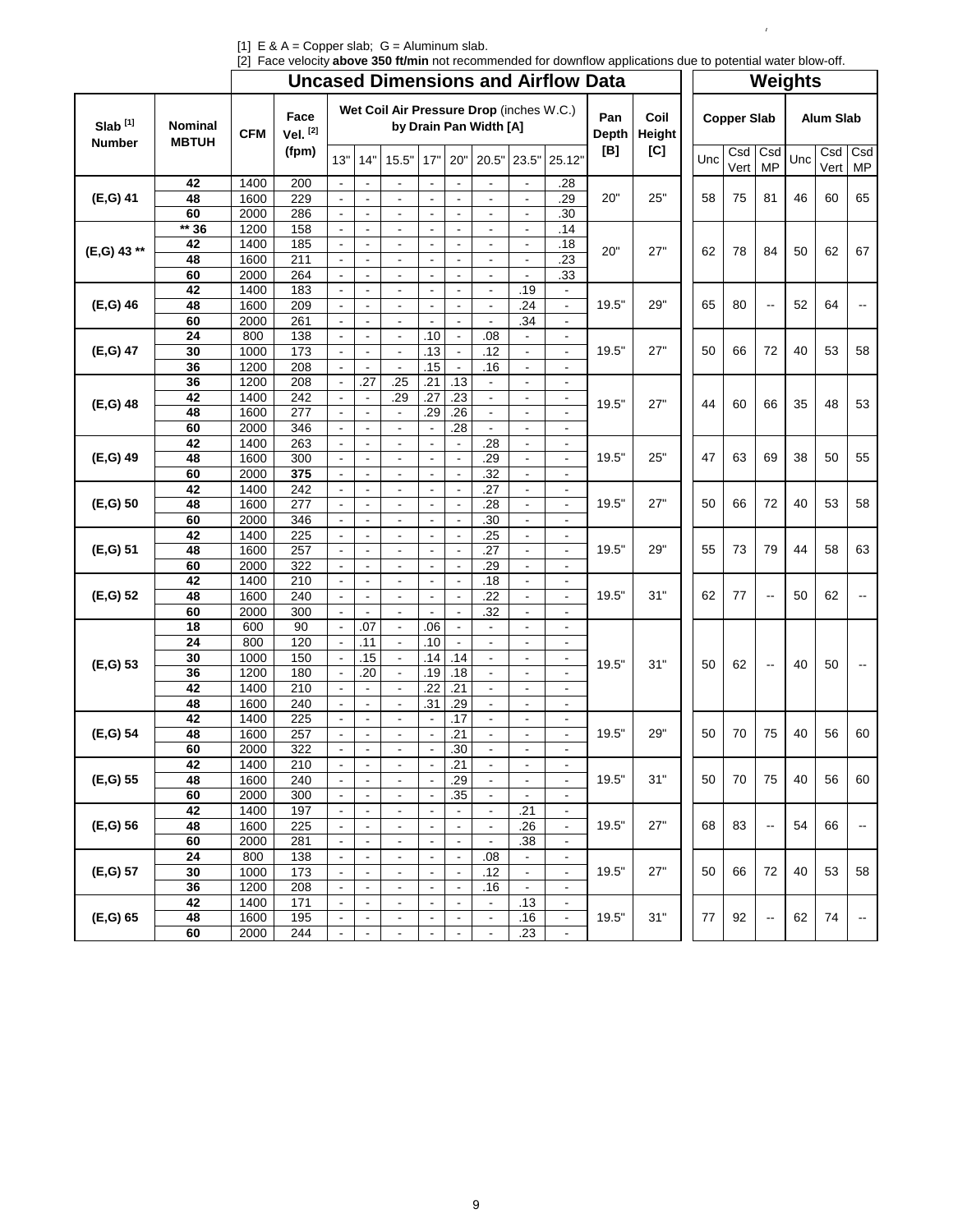| [1] E & A = Copper slab; $G =$ Aluminum slab. |
|-----------------------------------------------|
|-----------------------------------------------|

|                                      |                                | <b>Cased Dimensions</b>              |                                  |          |                          |                                                                                                                            |  |  |  |  |  |  |
|--------------------------------------|--------------------------------|--------------------------------------|----------------------------------|----------|--------------------------|----------------------------------------------------------------------------------------------------------------------------|--|--|--|--|--|--|
| Slab <sup>[1]</sup><br><b>Number</b> | <b>Nominal</b><br><b>MBTUH</b> |                                      | Width [A]                        |          | Height [C]               | <b>Notes</b>                                                                                                               |  |  |  |  |  |  |
|                                      |                                | Vertical                             | Multi-Position                   | Vert     | Multi-<br>Pos            |                                                                                                                            |  |  |  |  |  |  |
| $(E,G)$ 70                           | 42<br>48<br>60                 | 24.5"                                |                                  | 18.5"    | --                       | Not available in multi-position.                                                                                           |  |  |  |  |  |  |
| (E,G) 71                             | 42<br>48<br>60                 | 24.5"                                |                                  | ** 25.5" | ۰.                       | Not available in multi-position.<br>** 25.5" height available in all colors.<br>** 22.5" height avail in H, R, & T colors. |  |  |  |  |  |  |
| (E,G) 72                             | 42<br>48<br>60                 | 24.5"                                |                                  | ** 25.5" | ۰.                       | Not available in multi-position.<br>** 25.5" height available in all colors.<br>** 24.5" height available in P color (D &  |  |  |  |  |  |  |
| (E,G) 73                             | 42<br>48<br>60                 | 24.5"                                |                                  | 25.5"    | ۰.                       | Not available in multi-position.                                                                                           |  |  |  |  |  |  |
| (E,G) 74                             | 42<br>48<br>60                 | 24.5"                                |                                  | 18.5"    | $\overline{\phantom{a}}$ | Not available in multi-position.                                                                                           |  |  |  |  |  |  |
| (E,G) 75                             | 42<br>48<br>60                 | 24.5"                                |                                  | ** 25.5" | --                       | Not available in multi-position.<br>** 25.5" height available in all colors.<br>** 22.5" height avail in H, R, & T colors. |  |  |  |  |  |  |
| $(E,G)$ 76                           | 42<br>48<br>60                 | 24.5"                                |                                  | ** 25.5" | --                       | Not available in multi-position.<br>** 25.5" height available in all colors.<br>** 24.5" height available in P color (D &  |  |  |  |  |  |  |
| (E,G) 77                             | 42<br>48<br>60                 | 24.5"                                |                                  | 25.5"    | $\overline{\phantom{a}}$ | Not available in multi-position.                                                                                           |  |  |  |  |  |  |
| (E, G) 80                            | 18<br>24<br>30                 | 14.25" - 21.0"<br>14.25" - 24.5"     | 14.5" - 21.0"<br>14.5" - 24.5"   | 20.5"    | 20.5"                    |                                                                                                                            |  |  |  |  |  |  |
| (E,G) 81                             | 36<br>24<br>30<br>36           | 14.25" - 24.5"                       | 14.5" - 24.5"                    | 20.5"    | 20.5"                    |                                                                                                                            |  |  |  |  |  |  |
| (E,G) 82                             | 24<br>30<br>36                 | 14.25" - 24.5"                       | 14.5" - 24.5"                    | ** 25.5" |                          | ** 25.5" height available in all colors.<br>** 25.5"  ** 22.5" height available in H, R, & T<br>colors.                    |  |  |  |  |  |  |
| (E,G) 83                             | 24<br>30<br>36                 | 14.25" - 24.5"                       | 14.5" - 24.5"                    | 25.5"    | 25.5"                    |                                                                                                                            |  |  |  |  |  |  |
| (E,G) 84                             | 42<br>48<br>60                 | $17.5" - 24.5"$<br>21.0" - 24.5"     | 17.5" - 24.5"<br>$21.0" - 24.5"$ | 25.5"    | 25.5"                    |                                                                                                                            |  |  |  |  |  |  |
| (E,G) 85                             | 24<br>30<br>36                 | 14.25" - 24.5"                       | 14.5" - 24.5"                    | 27.5"    | 27.5"                    |                                                                                                                            |  |  |  |  |  |  |
| $(E,G)$ 86                           | 42<br>48<br>60                 | $17.5" - 24.5"$<br>$21.0" - 24.5"$   | 17.5" - 24.5"<br>21.0" - 24.5"   | 27.5"    | 27.5"                    | --                                                                                                                         |  |  |  |  |  |  |
| (E,G) 87                             | 24<br>30<br>36                 | ** 17.5" - 21.0"                     | $17.5" - 21.0"$                  | ** 27.5" | ** 27.5"                 | ** If cabinet width is 20.75" or less for<br>upflow or multi-position, cabinet height<br>must be 29.5".                    |  |  |  |  |  |  |
| (E,G) 88                             | 42<br>48<br>60                 | ** 17.5" - 24.5"<br>** 21.0" - 24.5" | 17.5" - 24.5"<br>$21.0" - 24.5"$ | ** 27.5" | ** 27.5"                 | ** If cabinet width is 20.75" or less for<br>upflow or multi-position, cabinet height<br>must be 29.5".                    |  |  |  |  |  |  |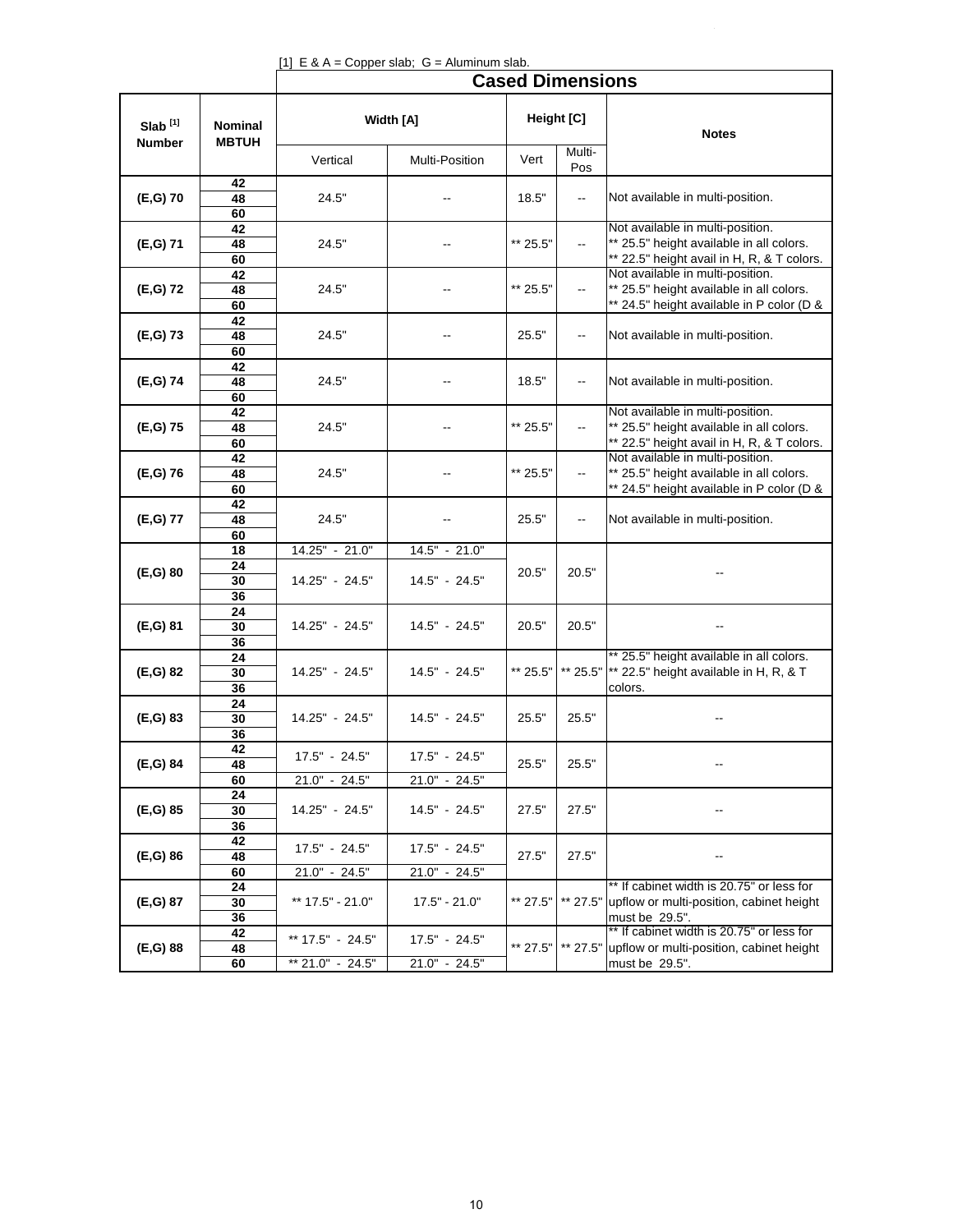|                                      |                                | <b>Uncased Dimensions and Airflow Data</b> |                       |                |                                                                    |                          |                                            |                          |                          | <b>Weights</b>           |                              |              |                |                    |     |             |                  |     |             |                          |
|--------------------------------------|--------------------------------|--------------------------------------------|-----------------------|----------------|--------------------------------------------------------------------|--------------------------|--------------------------------------------|--------------------------|--------------------------|--------------------------|------------------------------|--------------|----------------|--------------------|-----|-------------|------------------|-----|-------------|--------------------------|
| Slab <sup>[1]</sup><br><b>Number</b> | <b>Nominal</b><br><b>MBTUH</b> | <b>CFM</b>                                 | Face<br>Vel. $^{[2]}$ |                | Wet Coil Air Pressure Drop (inches W.C.)<br>by Drain Pan Width [A] |                          |                                            |                          |                          |                          |                              | Pan<br>Depth | Coil<br>Height | <b>Copper Slab</b> |     |             | <b>Alum Slab</b> |     |             |                          |
|                                      |                                |                                            | (fpm)                 | 13"            | 14"                                                                | 15.5"                    | 17"                                        | 20"                      | 20.5"                    | 23.5"                    | 25.12'                       | [B]          | [C]            |                    | Unc | Csd<br>Vert | Csd<br>MP        | Unc | Csd<br>Vert | Csd<br><b>MP</b>         |
|                                      | 42                             | 1400                                       | 282                   | $\blacksquare$ | $\blacksquare$                                                     | $\overline{\phantom{a}}$ | $\blacksquare$                             | $\blacksquare$           | $\blacksquare$           | .23                      | ٠                            |              | 19"            |                    |     |             |                  |     |             |                          |
| $(E,G)$ 70                           | 48                             | 1600                                       | 322                   | $\blacksquare$ | $\overline{\phantom{a}}$                                           | $\overline{\phantom{a}}$ | $\overline{\phantom{a}}$                   |                          | $\blacksquare$           | .28                      | $\blacksquare$               | 19.5"        |                |                    | 44  | 55          | --               | 35  | 44          |                          |
|                                      | 60                             | 2000                                       | 402                   | $\blacksquare$ | ÷,                                                                 | $\blacksquare$           | ÷,                                         | $\blacksquare$           | $\blacksquare$           | .43                      | $\blacksquare$               |              |                |                    |     |             |                  |     |             |                          |
|                                      | 42                             | 1400                                       | 252                   | $\blacksquare$ |                                                                    |                          | $\blacksquare$                             |                          |                          | .19                      | $\overline{\phantom{a}}$     |              |                |                    |     |             |                  |     |             |                          |
| (E,G) 71                             | 48                             | 1600                                       | 288                   |                | $\overline{\phantom{a}}$                                           | $\overline{\phantom{a}}$ | $\overline{\phantom{a}}$                   |                          | $\blacksquare$           | .25                      | $\blacksquare$               | 19.5"        | 21.0"          |                    | 46  | 58          | ۰.               | 37  | 46          |                          |
|                                      | 60                             | 2000                                       | 360                   | $\blacksquare$ | $\blacksquare$                                                     | $\overline{\phantom{a}}$ | $\blacksquare$                             | $\blacksquare$           | $\blacksquare$           | .36                      | $\blacksquare$               |              |                |                    |     |             |                  |     |             |                          |
|                                      | 42                             | 1400                                       | 229                   | $\blacksquare$ | $\blacksquare$                                                     |                          | $\blacksquare$                             |                          |                          | .17                      | $\overline{\phantom{a}}$     |              |                |                    |     |             |                  |     |             |                          |
| (E,G) 72                             | 48                             | 1600                                       | 262                   |                |                                                                    | $\blacksquare$           |                                            |                          | $\overline{a}$           | .21                      | $\qquad \qquad \blacksquare$ | 19.5"        | 23"            |                    | 48  | 60          | --               | 38  | 48          |                          |
|                                      | 60                             | 2000                                       | 329                   | $\Box$         | $\blacksquare$                                                     | $\blacksquare$           | $\blacksquare$                             | $\blacksquare$           | $\blacksquare$           | .29                      | $\blacksquare$               |              |                |                    |     |             |                  |     |             |                          |
|                                      | 42                             | 1400                                       | 211                   | $\blacksquare$ | $\blacksquare$                                                     | $\blacksquare$           | $\overline{\phantom{a}}$                   | $\blacksquare$           | $\overline{\phantom{a}}$ | .14                      | $\blacksquare$               |              |                |                    |     |             |                  |     |             |                          |
| (E,G) 73                             | 48                             | 1600                                       | 240                   | $\blacksquare$ | $\overline{\phantom{a}}$                                           | $\overline{\phantom{a}}$ | $\overline{\phantom{a}}$                   | $\blacksquare$           | $\blacksquare$           | .18                      | $\blacksquare$               | 19.5"        | 25"            |                    | 50  | 62          | --               | 40  | 50          |                          |
|                                      | 60                             | 2000                                       | 300                   | $\blacksquare$ | $\blacksquare$                                                     | $\blacksquare$           | ÷,                                         | $\blacksquare$           | $\blacksquare$           | .26                      | $\blacksquare$               |              |                |                    |     |             |                  |     |             |                          |
|                                      | 42                             | 1400                                       | 280                   | $\blacksquare$ | $\blacksquare$                                                     | $\blacksquare$           | $\blacksquare$                             | $\blacksquare$           | $\overline{a}$           | .27                      | $\overline{\phantom{a}}$     | 19.5"        |                |                    |     |             |                  |     |             |                          |
| (E,G) 74                             | 48                             | 1600                                       | 320                   | $\blacksquare$ | $\blacksquare$                                                     | $\blacksquare$           | $\blacksquare$                             | $\blacksquare$           | $\blacksquare$           | .34                      | $\blacksquare$               |              | 19"            | 47                 | 59  | --          | 38               | 47  |             |                          |
|                                      | 60                             | 2000                                       | 400                   | $\blacksquare$ |                                                                    |                          | $\overline{a}$                             |                          | $\blacksquare$           | .51                      | $\blacksquare$               |              |                |                    |     |             |                  |     |             |                          |
| (E,G) 75                             | 42                             | 1400                                       | 254                   | ä,             | $\blacksquare$                                                     |                          | $\overline{\phantom{a}}$<br>$\blacksquare$ |                          |                          | .23                      | $\overline{\phantom{a}}$     | 19.5"        |                | 50                 |     |             | --               | 40  | 50          | $\overline{\phantom{a}}$ |
|                                      | 48                             | 1600                                       | 288                   |                |                                                                    | $\blacksquare$           |                                            | $\blacksquare$           | $\blacksquare$           | .28                      | $\omega$                     |              | 21.0"          |                    | 62  |             |                  |     |             |                          |
|                                      | 60<br>42                       | 2000                                       | 362<br>229            |                |                                                                    |                          |                                            |                          |                          | .41<br>.20               | $\overline{\phantom{a}}$     |              |                |                    |     |             |                  |     |             |                          |
| $(E,G)$ 76                           | 48                             | 1400                                       | 262                   | ä,             | $\overline{a}$                                                     | $\overline{\phantom{a}}$ | $\overline{a}$                             | $\Box$                   | $\blacksquare$           | .24                      | -<br>$\blacksquare$          | 19.5"        | 23"            | 52                 | 65  | --          | 42               | 52  |             |                          |
|                                      |                                | 1600                                       |                       | $\blacksquare$ |                                                                    | $\blacksquare$           |                                            |                          |                          | $\overline{.35}$         |                              |              |                |                    |     |             |                  |     |             |                          |
|                                      | 60<br>42                       | 2000<br>1400                               | 329<br>211            |                | ÷,                                                                 | $\blacksquare$           | ÷,                                         | $\overline{\phantom{a}}$ | $\blacksquare$           | .17                      | $\overline{\phantom{a}}$     |              |                |                    |     |             |                  |     |             |                          |
| (E,G) 77                             | 48                             | 1600                                       | 241                   | $\Box$         | $\blacksquare$                                                     | $\blacksquare$           | $\blacksquare$                             | $\blacksquare$           | $\blacksquare$           | $\overline{.21}$         | $\blacksquare$<br>÷,         | 19.5"        | 25"            |                    | 55  | 69          | --               | 44  | 55          | $\overline{\phantom{a}}$ |
|                                      | 60                             | 2000                                       | 302                   | $\blacksquare$ | $\blacksquare$                                                     | $\blacksquare$           | $\blacksquare$                             | $\blacksquare$           | $\blacksquare$           | .30                      | $\blacksquare$               |              |                |                    |     |             |                  |     |             |                          |
| (E, G) 80                            | 18                             | 600                                        | 169                   | $\Box$         | .20                                                                | $\blacksquare$           | .19                                        |                          | $\blacksquare$           | $\blacksquare$           | $\blacksquare$               |              |                | 40                 | 48  | 53          | 32               |     | 42          |                          |
|                                      | 24                             | 800                                        | 225                   | $\blacksquare$ | .28                                                                | $\blacksquare$           | .27                                        | $\blacksquare$           | $\blacksquare$           | $\blacksquare$           | $\overline{\phantom{a}}$     |              | 17"            |                    |     |             |                  | 38  |             |                          |
|                                      | 30                             | 1000                                       | 281                   |                | .40                                                                |                          | .37                                        |                          |                          |                          |                              | 19.5"        |                |                    |     |             |                  |     |             |                          |
|                                      | 36                             | 1200                                       | 338                   | $\Box$         | .53                                                                | $\mathbb{Z}^2$           | .50                                        | $\blacksquare$           | $\blacksquare$           | L.                       | $\blacksquare$               |              |                |                    |     |             |                  |     |             |                          |
|                                      | 24                             | 800                                        | 200                   |                | .23                                                                |                          | .22                                        |                          |                          |                          |                              | 19.5"        | 19"<br>21.0"   |                    |     |             |                  |     |             | 45                       |
| (E,G) 81                             | 30                             | 1000                                       | 250                   |                | .35                                                                | $\overline{\phantom{a}}$ | .31                                        |                          |                          | $\blacksquare$           | $\frac{1}{2}$                |              |                | 42<br>44           |     | 51          | 56               | 34  | 41          |                          |
|                                      | 36                             | 1200                                       | 300                   | $\omega$       | .48                                                                | $\blacksquare$           | .41                                        | $\blacksquare$           | $\blacksquare$           | $\blacksquare$           | $\blacksquare$               |              |                |                    |     |             |                  |     |             |                          |
|                                      | 24                             | 800                                        | 181                   |                | .22                                                                | $\overline{\phantom{a}}$ | .19                                        |                          |                          | $\blacksquare$           | $\overline{\phantom{a}}$     |              |                |                    |     |             |                  |     |             |                          |
| (E,G) 82                             | 30                             | 1000                                       | 226                   |                | .32                                                                | $\blacksquare$           | .28                                        |                          |                          | $\overline{\phantom{a}}$ | $\blacksquare$               | 19.5"        |                |                    | 54  | 59          | 35               | 43  | 47          |                          |
|                                      | 36                             | 1200                                       | 271                   | $\Box$         | .45                                                                | $\blacksquare$           | .37                                        | $\blacksquare$           | $\blacksquare$           | $\blacksquare$           | $\blacksquare$               |              |                |                    |     |             |                  |     |             |                          |
|                                      | 24                             | 800                                        | 164                   | $\blacksquare$ | .19                                                                | $\blacksquare$           | .16                                        | $\blacksquare$           | $\overline{\phantom{a}}$ | $\overline{\phantom{a}}$ | $\overline{\phantom{a}}$     |              | 23"            |                    |     |             |                  |     |             | 50                       |
| (E,G) 83                             | 30                             | 1000                                       | 205                   |                | .28                                                                | $\blacksquare$           | .23                                        |                          | $\blacksquare$           | $\blacksquare$           | $\blacksquare$               | 19.5"        |                |                    | 46  | 57          | 63               | 37  | 46          |                          |
|                                      | 36                             | 1200                                       | 246                   | $\blacksquare$ | .40                                                                | $\blacksquare$           | .31                                        | $\blacksquare$           |                          | $\overline{\phantom{a}}$ | $\overline{\phantom{a}}$     |              |                |                    |     |             |                  |     |             |                          |
|                                      | 42                             | 1400                                       | 287                   | $\blacksquare$ | $\overline{\phantom{a}}$                                           | $\blacksquare$           | .40                                        | $\blacksquare$           | .37                      | $\overline{\phantom{a}}$ | $\blacksquare$               |              | 23"            |                    |     |             |                  |     |             |                          |
| (E,G) 84                             | 48                             | 1600                                       | 328                   |                |                                                                    |                          | .49                                        |                          | .39                      |                          |                              | 19.5"        |                |                    | 48  | 59          | 65               | 38  | 47          | 52                       |
|                                      | 60                             | 2000                                       | 409                   | $\blacksquare$ |                                                                    |                          |                                            | $\blacksquare$           | .42                      | $\overline{\phantom{a}}$ | ٠                            |              |                |                    |     |             |                  |     |             |                          |
|                                      | 24                             | 800                                        | 151                   |                | .16                                                                | $\overline{\phantom{a}}$ | .14                                        |                          | .13                      | $\overline{\phantom{a}}$ | $\overline{\phantom{a}}$     |              |                |                    |     |             |                  |     |             |                          |
| (E,G) 85                             | 30                             | 1000                                       | 188                   | $\omega$       | .26                                                                | $\blacksquare$           | .20                                        | $\blacksquare$           | .18                      | $\blacksquare$           | $\blacksquare$               | 19.5"        | 25"            | 59                 | 61  | 68          | 47               | 49  | 54          |                          |
|                                      | 36                             | 1200                                       | 226                   |                | .37                                                                | $\blacksquare$           | .28                                        |                          | .24                      | $\blacksquare$           | ۰                            |              |                |                    |     |             |                  |     |             |                          |
|                                      | 42                             | 1400                                       | 263                   | $\blacksquare$ | $\overline{\phantom{a}}$                                           | $\overline{\phantom{a}}$ | .37                                        |                          | .36                      | $\blacksquare$           | $\overline{\phantom{a}}$     |              |                |                    |     |             |                  |     |             |                          |
| $(E,G)$ 86                           | 48                             | 1600                                       | 301                   | $\blacksquare$ | $\blacksquare$                                                     | $\blacksquare$           | .46                                        | $\blacksquare$           | .37                      | $\blacksquare$           | $\blacksquare$               | 19.5"        | 25"            |                    | 61  | 63          | 70               | 49  | 50          | 56                       |
|                                      | 60                             | 2000                                       | 376                   | $\blacksquare$ |                                                                    | $\overline{\phantom{a}}$ |                                            |                          | .41                      | $\blacksquare$           | $\overline{\phantom{a}}$     |              |                |                    |     |             |                  |     |             |                          |
|                                      | 24                             | 800                                        | 139                   | $\blacksquare$ | $\blacksquare$                                                     | $\blacksquare$           | .13                                        |                          | .10                      | $\blacksquare$           | $\blacksquare$               |              | 27"            | 52                 |     |             |                  |     |             |                          |
| (E,G) 87                             | 30                             | 1000                                       | 174                   | $\blacksquare$ | $\overline{\phantom{a}}$                                           | $\overline{\phantom{a}}$ | .19                                        | $\blacksquare$           | .15                      | $\blacksquare$           | $\blacksquare$               | 19.5"        |                |                    | 66  | 72          | 42               | 53  | 58          |                          |
|                                      | 36                             | 1200                                       | 208                   | $\blacksquare$ |                                                                    | $\overline{\phantom{a}}$ | .27                                        |                          | .20                      | $\blacksquare$           | $\overline{\phantom{a}}$     |              |                |                    |     |             |                  |     |             |                          |
|                                      | 42                             | 1400                                       | 243                   | $\blacksquare$ | $\blacksquare$                                                     | $\blacksquare$           | .36                                        | $\blacksquare$           | .35                      | $\blacksquare$           | $\overline{\phantom{a}}$     |              |                |                    |     | 66          |                  |     |             |                          |
| (E,G) 88                             | 48                             | 1600                                       | 277                   | $\blacksquare$ | $\overline{\phantom{a}}$                                           | $\overline{\phantom{a}}$ | .45                                        | $\blacksquare$           | .36                      | $\blacksquare$           | $\blacksquare$               | 19.5"        | 27"            | 54                 |     |             | 74               | 43  | 53          | 59                       |
|                                      | 60                             | 2000                                       | 347                   | $\blacksquare$ |                                                                    | $\overline{\phantom{a}}$ | $\blacksquare$                             |                          | .39                      | $\blacksquare$           | $\blacksquare$               |              |                |                    |     |             |                  |     |             |                          |

[1] E & A = Copper slab; G = Aluminum slab. [2] Face velocity **above 350 ft/min** not recommended for downflow applications due to potential water blow-off.

 $\bar{I}$